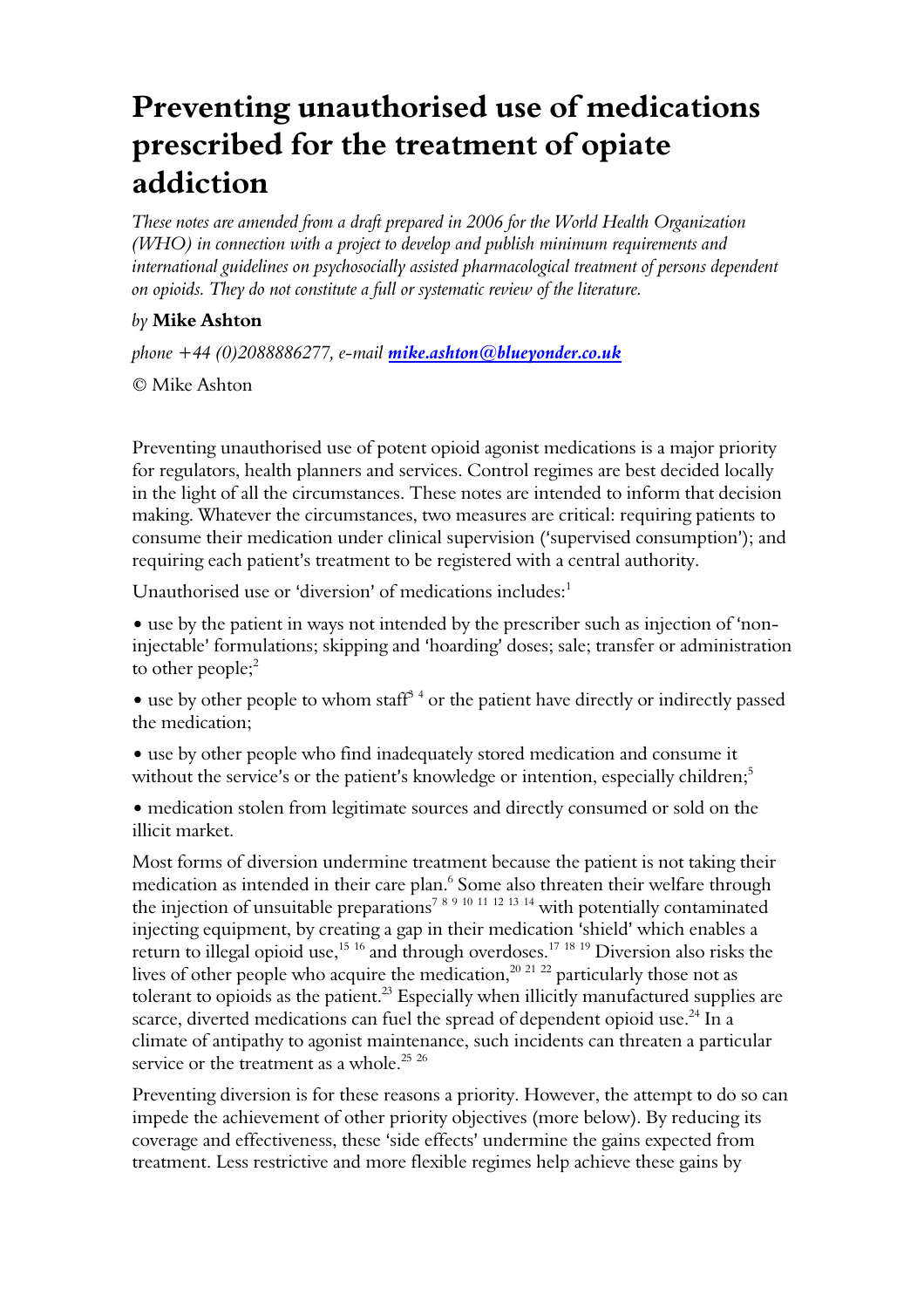permitting greater coverage but may risk diversion.<sup>27</sup> <sup>28</sup> <sup>29</sup> <sup>30</sup> <sup>31</sup> Even when controls are relatively lax, making maintenance treatment widely available can save more lives than it costs  $3233$ 

How these dilemmas are resolved should depend on the extent and reality of the risks on either side. The risks of insufficiently controlled diversion are serious and real, but less so in some situations than others. Diverted medications may be taken largely by people already dependent on opioids who would otherwise be using illicitly produced drugs.<sup>34</sup> Many would be patients if treatment were more available, and take diverted medication for purposes similar to those promoted by treatment services – to maintain stability, prevent or manage withdrawal, and reduce use of illegal substances.<sup>35</sup> 36 37 38 39 40 These consumers risk death due to overdose and other causes, but not necessarily any more so than if they had used only illicit products.<sup>41</sup> Patients who hoard doses or inject non-injectable preparations are arguably better off retained in imperfect treatment than excluded to avoid diversion.<sup>42</sup> Where illicitly manufactured supplies are plentiful, a small amount of leakage from treatment services can have little impact on the extent of opioid addiction. Post-dispensing diversion may not be much of an issue at all when patients are integrated within conventional society rather than within drug using networks. Finally, some medications do not lend themselves to diversion and/or the consequences of diversion are less serious. Antagonists are an obvious example; buprenorphine combined with naloxone may prove to be another.<sup>43</sup>

In these circumstances, stringent anti-diversion measures can unacceptably violate the patient's privacy and autonomy<sup>44</sup> and on balance do more harm than good.<sup>45 46 47</sup> However, they may still be advisable to protect services from criticism and prescribers from legal challenges or professional disciplinary action.

## How can the diversion be minimised?

Diversion can be curtailed by the implementation of regulations deriving from UN drug control conventions relating to the manufacture, trade, storage, transit and supply of medications controlled under those conventions, rigorous record-keeping of medication stocks and dispensing,<sup>48</sup> requiring proof of identity before prescription and dispensing, training staff in the implementation of these procedures, frequent dispensing of small amounts,<sup>49</sup> mandating supervised consumption for new and noncompliant patients,<sup>50 51 52 53 54</sup> training on which patients can and should be allowed to consume their medications unsupervised or on long-interval dispensing, and by monitoring these patients' medication consumption. These safeguards should be systematised in an explicit service-wide policy.<sup>55</sup> <sup>56</sup> In their absence<sup>57</sup> (and particularly in the absence of supervised consumption) diversion can be widespread.<sup>58</sup> <sup>59</sup> <sup>60</sup> <sup>61</sup> <sup>62</sup> <sup>63</sup> <sup>64</sup> 65

Diversion may also be minimised by developing good therapeutic relationships with patients<sup>66</sup> and providing treatment which stabilises their lifestyles and helps divorce them from drug using networks. Restrictions which impede this type of treatment risk being counterproductive. Options may be restricted to less 'divertable' medications which fail some patients who could otherwise cease illegal drug use. For example, many patients previously failed by oral methadone programmes have benefited from injectable heroin and methadone prescribing.<sup>67</sup> Clinic-imposed dosing limitations<sup>68</sup> undermine treatment's effectiveness and can lead patients to retain links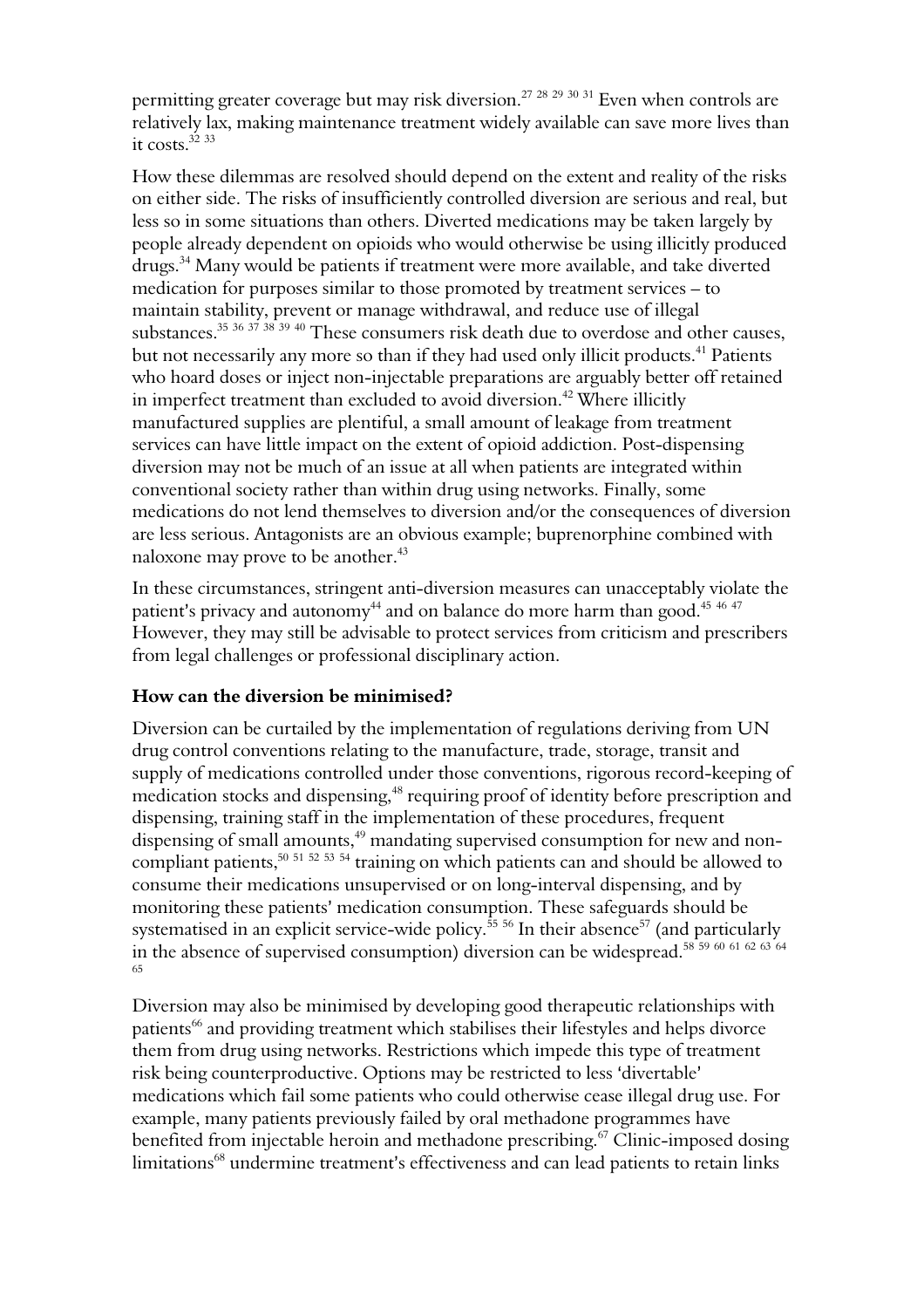with illegal drug networks in order to supplement their prescriptions. Patients may be required to undergo demeaning urine collection procedures.<sup>69 70</sup> Enforcing these procedures and limitations can dominate staff-patient interactions to the detriment of therapeutic interactions.<sup>71 72 73 74</sup> Burdensome procedures also make services more costly, harder to establish and sustain, and divert resources from therapeutic activities.<sup>75 76</sup> They also risk deterring would-be patients.

In balancing these competing priorities, patients have an ethical obligation to adhere to agreed treatment objectives and to avoid adversely affecting other people. Regulators and services have an obligation to impose only those restrictions commensurate with the risks being addressed and which do not unduly violate the privacy and autonomy of the patient, to take in to account the patient's ability to meet these requirements, to help them to do so, and to be sensitive to their situation including their neurobiological state and social circumstances.<sup>77</sup>

All forms of post-dispensing diversion are most securely prevented by watching the patient ingest their medication. Supervised consumption and its opposite, take-away dispensing, are the subjects of the next section.

## Under what circumstances can opioid maintenance patients take agonist medications away to be consumed without clinical supervision?

Take-away dispensing arrangements are usually considered suitable for patients whose dosage and social situation have been stabilised and who pose a low risk of diversion. The aims are to safely manage induction, prevent diversion, and retain patients who require this in regular and frequent clinical contact, while not unduly obstructing the social reintegration and autonomy of stabilised patients.

Supervised consumption entails being watched while taking one's medication and normally very frequent (from several times a day for short-acting medications to two or three times week for longer acting) visits to the dispensary. Done rigorously, it ensures that the patient is not left with any medication, eliminating post-dispensing diversion. It also safeguards the patient during induction, when patients are at greatest risk of overdose.

In respect of methadone, supervised consumption is commonly recommended until the patient's dosage has been titrated to an adequate and stable level and they have achieved social stability.<sup>78 79</sup> The principal indicator is urine test results. Take-away dispensing is generally contingent on these indicating minimal illegal drug use and that methadone is being taken as per the treatment plan.<sup>80</sup> Other indicators of compliance with treatment (eg, attendance), of psychosocial stability (eg, employment, appropriate accommodation, no criminal activity) and of adequately controlled substance use (sobriety at appointments; alcohol breathalyser tests) may also be taken in to account.<sup>81 82</sup> When programmes (such as US interim methadone programmes) are not resourced to make and monitor decisions on take-away dispensing, this may be banned altogether.<sup>83</sup> Patients are sometimes engaged in conversation after ingestion to stop methadone being retained in the mouth for later diversion, $84$  though this is not foolproof. $85$ 

Similar arrangements are suggested for buprenorphine, especially during induction,<sup>86</sup>  $\frac{6}{87}$   $\frac{88}{89}$   $\frac{90}{91}$  but its relative safety in overdose leads jurisdictions to be less prescriptive than with methadone.<sup>92 93 94 95</sup> Supervised consumption of injectable medications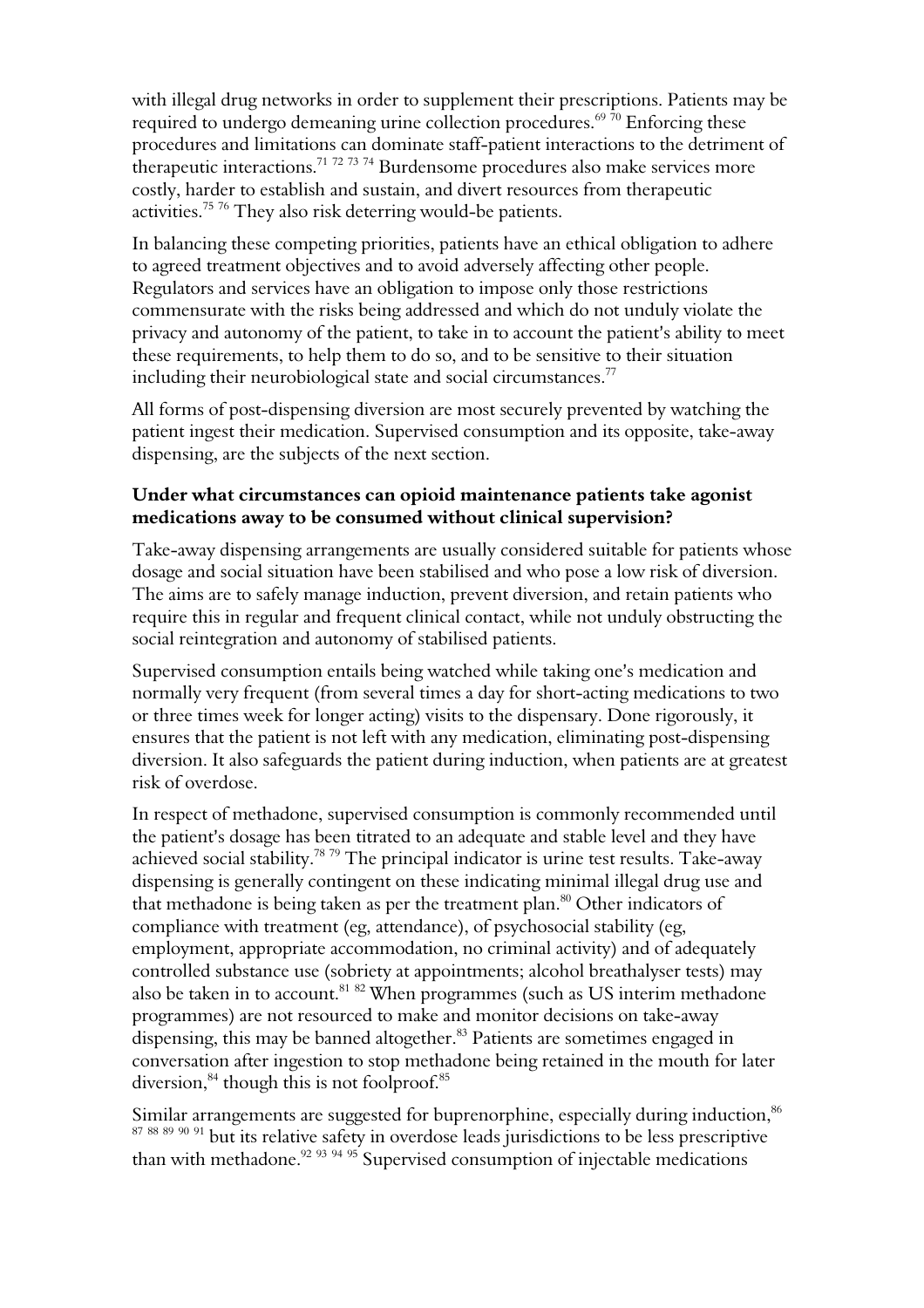offers an opportunity to improve injecting technique and to prevent or manage complications but (in the case of heroin) means visiting the dispensary two or three times a day. Supervision may also be mandated or recommended in antagonist maintenance programmes, not to prevent diversion, but to ensure the patient takes the medication.<sup>96</sup>

Alternative or additional means of preventing diversion (especially for patients on take-away dispensing) include inspecting veins and supplying diluted methadone mixtures to detect and deter injecting.<sup>97 98</sup> Urinalysis is used to confirm that the patient has taken their medication and remains free of illicit drug use<sup>99</sup> but is a poor indicator. Take-away doses should be supplied in childproof bottles.<sup>100</sup> Patients are sometimes required to bring lockable containers to collect and store their medication.<sup>101</sup> To deter and detect diversion, they may be required to return used bottles<sup>102</sup> or ampoules<sup>103</sup> and called at random to return with unused medication.<sup>104</sup>

Research confirms that anti-diversion regimes which include supervised consumption are associated with reduced diversion<sup>105 106</sup> 107 108 and that the risk of diversion is greatest among patients yet to achieve stability, marked for example by appropriate housing, employment, and reduced illegal drug use.<sup>109 110</sup> 111

Research is contradictory with regard to the impact on outcomes and retention. This may be because two opposing influences are at play. Especially when it can be made convenient for the patient, supervised consumption can enhance retention by giving structure to lives newly devoid of the structure imposed by acquiring and using illegal drugs, by ensuring regular clinical contact,<sup>112</sup> and by preventing patients straying back to illegal drug use.<sup>113</sup> Sometimes patients are aware of these dangers and resist increased take-away dispensing. Others relapse when take-aways are extended across the board rather than restricted to stabilised patients.<sup>114</sup> On the other hand, patients find it difficult to comply with long-term attendance or supervision requirements leading to reduced compliance $^{115\;116}$  and premature drop-out or discharge. $^{117\;118\;119120\;121}$ 

Patients may understand the need for supervised consumption in the initial stages and for 'chaotic' patients, but object to its continuation when the individual has 'proved' themselves.<sup>122</sup> Extended supervision is generally unpopular with patients.<sup>123 124 125 126 127</sup> It contributes to long queues and congestion at busy clinics which foster disputes, facilitate drug-based social networks, and creates a counter-therapeutic environment.<sup>128 129 130</sup> It also risks restricting the development of the patient's responsibility for their lives and displacing therapeutic activities and relationships with policing and control.<sup>131 132 133</sup> Patient autonomy is undermined<sup>134</sup> because they are unable to control the timing and staging of their medication consumption.<sup>135</sup> This freedom might be exercised to facilitate illegal drug use, but may also be used it to reduce it.<sup>136</sup> Frequent clinic or pharmacy visits obstruct reintegration in to employment and family responsibilities<sup>137</sup> <sup>138</sup> <sup>139</sup> <sup>140</sup> <sup>141</sup> <sup>142</sup> <sup>143</sup> <sup>144</sup> <sup>145</sup> and make it difficult for patients to keep their condition secret.<sup>146 147 148</sup>

Though based on explicit criteria,<sup>149</sup> <sup>150</sup> decisions on whether to impose, continue with, or relax supervised consumption should be made on an individual basis taking in to account all the circumstances. Difficulties are exacerbated by stringent and inflexible criteria like total long-term abstinence from illegal drug use, or life changes like employment which are not under the patient's control and may not be achievable. These can mean very few patients qualify for take-away doses.<sup>151 152</sup> 153 Patients who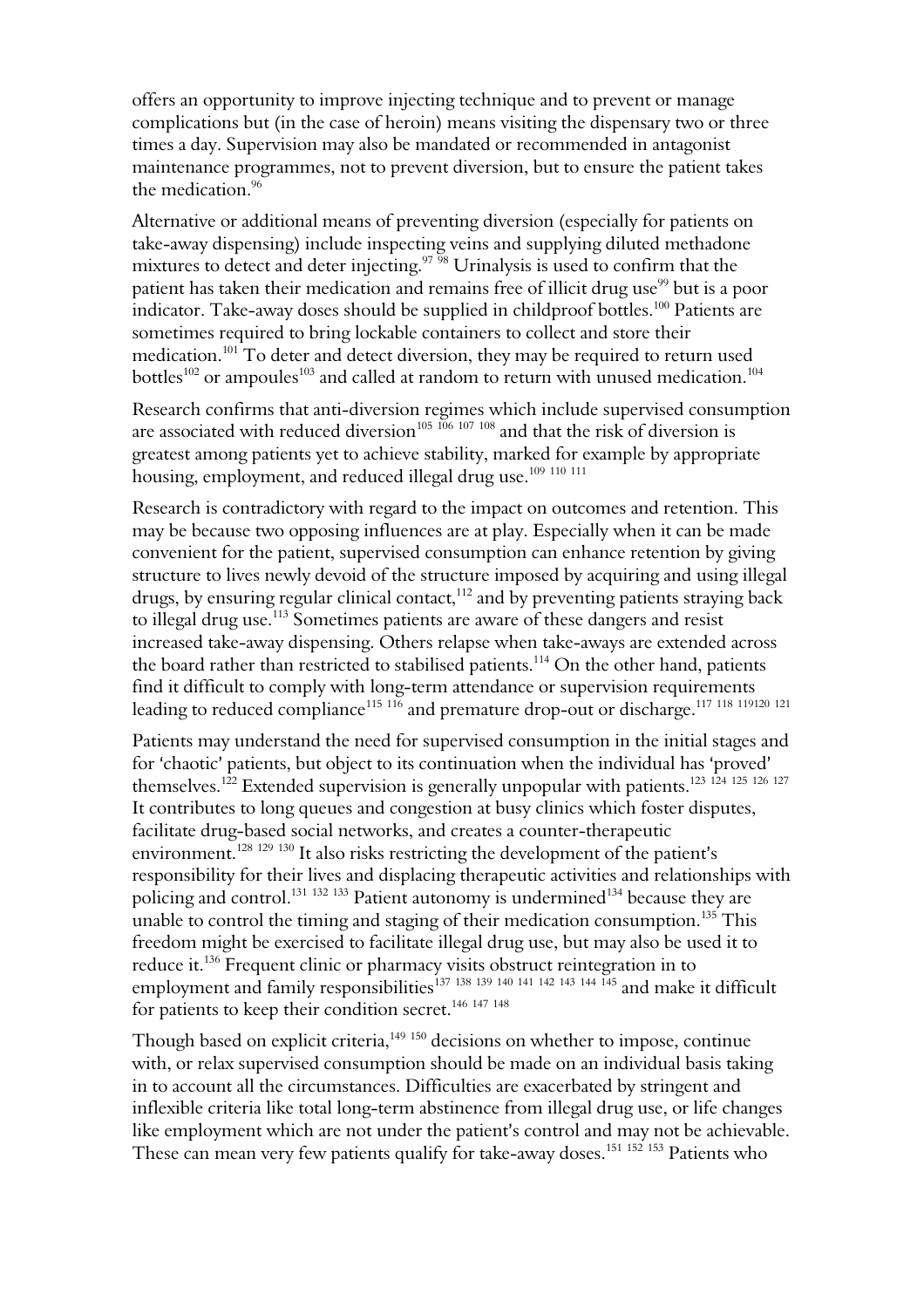have curbed illegal drug use, and whose lifestyle and social circumstances suggest they will not be destabilised by the withdrawal of supervision, generally continue to remain stable and compliant when dispensed several doses at once and allowed to take their medication home.<sup>154 155 156</sup> 157 In some situations, supervision can be cautiously relaxed (eg, allowing weekend take-aways) without adverse consequences, even when patients have yet to achieve stability.<sup>158</sup>

Supervised consumption can be made less onerous by transferring it from the clinic to a local pharmacy, but often at the cost of privacy for the patient while consuming their medication and protection from being recognised by other customers.<sup>159</sup> Longer acting medications like buprenorphine permit less frequent visits for supervised consumption<sup>160</sup> without risking diversion or undermining the effectiveness of the treatment.<sup>161</sup>

The unpopularity of frequent visits for supervised consumption gives clinics leverage to use its relaxation not just to recognise the patient's stability, but to prompt them towards it by rewarding their progress with take-away dispensing.<sup>162</sup> The main limitation is that patients who control themselves enough to benefit from these arrangements tend already to be relatively stable

Supervised consumption is limited in the degree to which it can protect patients themselves from overdose. Checking for heavy drinking or intoxication prior to dosing does not eliminate the possibility that other drugs have been taken, nor prevent patients from taking these after they leave. 163

Whatever the objective balance of risks and benefits from supervised consumption, it may be considered necessary to overcome public and political misgivings about introducing or extending agonist maintenance programmes.<sup>164</sup>

i

<sup>&</sup>lt;sup>1</sup>. Ritter A. and Di Natale R. "The relationship between take-away methadone policies and methadone diversion." Drug and Alcohol Review: 2005, 24(4), p. 347-352.

 $2$ . Sometimes administration to another person is both permitted and intended, as in the use of naloxone for overdose prevention.

 $^3$ . [US] Center for Substance Abuse Treatment. Medication-assisted treatment for opioid addiction in opioid treatment programs. Treatment Improvement Protocol (TIP) Series 43. Rockville, MD: [US] Substance Abuse and Mental Health Services Administration, 2005.

<sup>&</sup>lt;sup>4</sup>. Inciardi J.A., Surratt H.L., Kurtz S.P., et al. "The diversion of prescription drugs by health care workers in Cincinnati, Ohio." Substance Use & Misuse: 2006, 41(2), p. 255-264. "Data from 1992 through 2002 show that opioids were the drugs most commonly diverted by health care workers ..."

 $5$ . This risk may be particularly acute when patients have unstable accommodation unsuited to secure storage (Ritter A. and Di Natale R. "The relationship between take-away methadone policies and methadone diversion." Drug and Alcohol Review: 2005, 24(4), p. 347-352).

 $^6$ . Henry-Edwards S., Gowing L., White J., et al. Clinical guidelines and procedures for the use of methadone in the maintenance treatment of opioid dependence. Commonwealth of Australia, 2003.

<sup>&</sup>lt;sup>7</sup>. Darke S., Ross J., Hall W. "Prevalence and correlates of the injection of methadone syrup in Sydney, Australia." Drug and Alcohol Dependence: 1996, 43(3), p. 191-198. "A sample of 312 heroin users was interviewed on their injection of methadone syrup. Methadone injecting was widespread, with 52% of subjects having injected methadone syrup, 29% in the preceding six months. Males and females were equally likely to report methadone injecting. Forty per cent of current methadone injectors reported weekly or more frequent methadone injecting over the preceding six months. A history of methadone injecting was associated with abscesses and infections in injection sites, having been diagnosed with a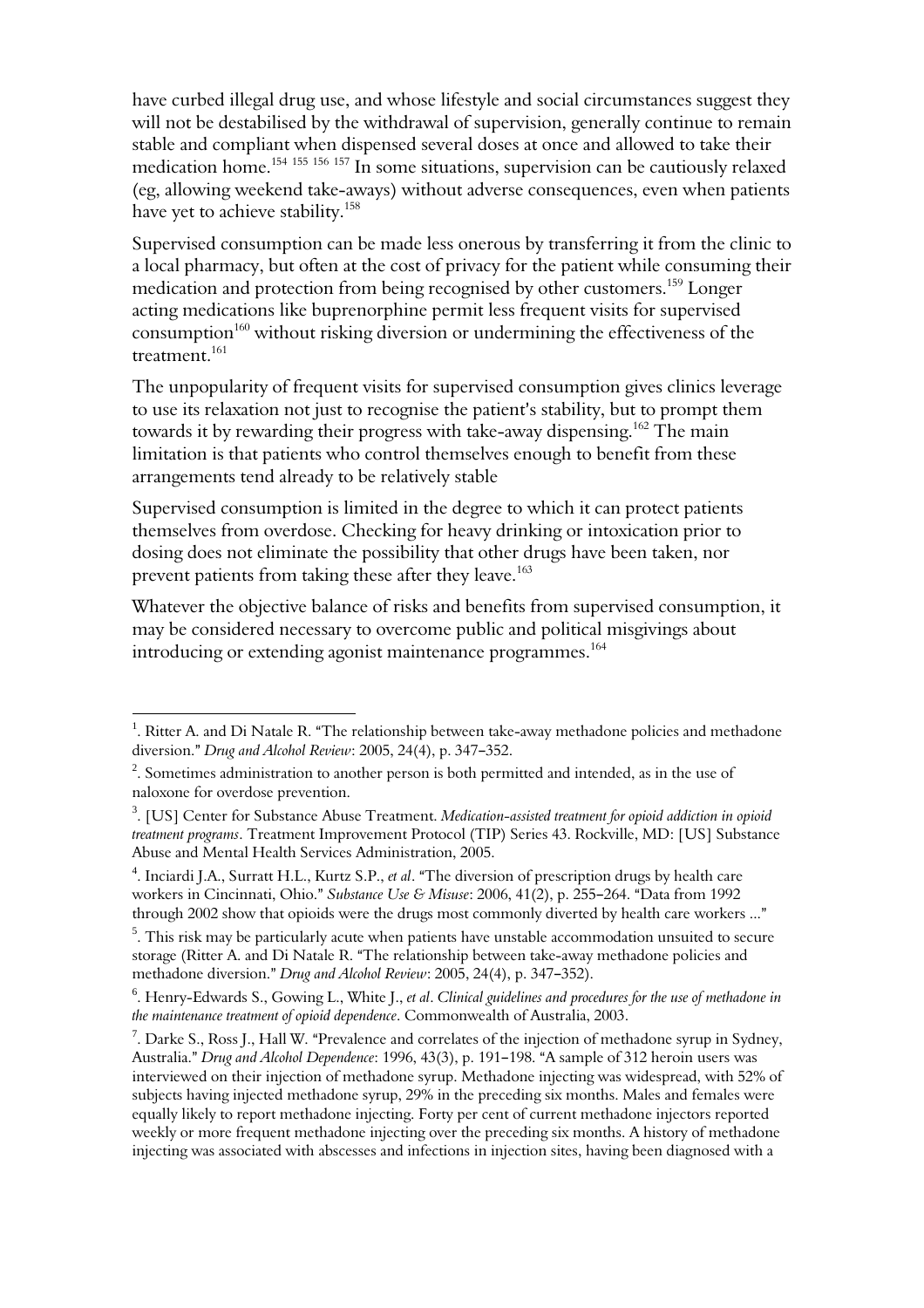venous thrombosis and a history of heroin overdose. Current methadone injectors were in poorer general health, had more injection-related symptoms, higher levels of psychological distress, were more likely to have recently passed on used injecting equipment and to have recently committed criminal acts."

 $\overline{\phantom{0}}$ 

 $^8$ . Ritter A. and Di Natale R. "The relationship between take-away methadone policies and methadone diversion." Drug and Alcohol Review: 2005, 24(4), p. 347–352. In Australia "At a simplistic level, those states with restrictive and less flexible take-away policies tended to have the lowest reported prevalence of methadone injection."

<sup>9</sup>. Southgate E., Kippax S. and Bammer G. Methadone injection in New South Wales. [Australian] National Centre in HIV Social Research, 2001. In Australia "Around 65% of respondents ( $n=134$ ) qualified for weekly take-away doses of methadone and around 30% of those either always, usually or sometimes sold part of their methadone to others." Commonly this was injected with resultant injecting related damage.

<sup>10</sup>. Darke S., Topp L., and Ross J. "The injection of methadone and benzodiazepines among Sydney injecting drug users 1996–2000: 5-year monitoring of trends from the Illicit Drug Reporting System." Drug and Alcohol Review: 2002, 21, p. 27–32. In Australia "Both methadone and benzodiazepine injecting were independently associated with higher levels of injection-related health problems. Given the substantial harms associated with these practices, continued monitoring of their prevalence is warranted.... Diversion to the black market, and intravenous injection, has been shown to rise and fall in proportion to the extent of provision of take-away doses for unsupervised consumption."

<sup>11</sup>. Guichard A. Lert, F., Calderon C., et al. "Illicit drug use and injection practices among drug users on methadone and buprenorphine maintenance treatment in France." Addiction: 2003, 98, p. 1585-1597. Cross sectional survey of opioid substitution patients in France over 18 years of age and in treatment for at least 6 months. Prescribed buprenorphine was far more likely to have been injected in the past month than prescribed methadone (40% v 15%).

<sup>12</sup>. Obadia Y., Perrin V., Feroni I., et al. "Injecting misuse of buprenorphine among French drug users." Addiction: 2001, 96(2), p. 267–272. "Thirty-nine sites where IDUs have access to sterile syringes in the city of Marseille (South-Eastern France). Among the 343 respondents (response rate 70.7%), 33.8% were polydrug users who occasionally injected buprenorphine in parallel to heroin and/or cocaine, while another 23.9% only injected buprenorphine in the previous 6 months ... 32.7% of respondents were on buprenorphine DMT, and a majority of them (70.5%) declared intravenous misuse of buprenorphine during the previous 6 months, while they were on DMT." However, as the sample were all attending syringe outlets they were bound to be injecting something.

<sup>13</sup>. Valenciano M., Emmanuelli. J. and Lert F. "Unsafe injecting practices among attendees of syringe exchange programmes in France." Addiction: 2001, 96, p. 597-606. Clients requesting syringes in 60 syringe exchanges in France. "During the last 6 months, 68.1% of the respondents had been under treatment substitution (buprenorphine-HD or methadone). Eighty-five percent were polydrug users and buprenorphine high-dosage was the substance most often used (73% in last month of whom 78.7% had injected it). In the previous month, 45% of the participants had re-used a syringe, 93% injected at least daily (mean 3.6 injections per day,), 18% shared a syringe and 71% shared injection paraphernalia. A striking finding is the high percentage of participants that reported injecting buprenorphine-HD, which is prescribed as sublingual oral tablets."

<sup>14</sup>. Vidal-Trecan G., Varescon I., Nabet N., et al. "Intravenous use of prescribed sublingual buprenorphine tablets by drug users receiving maintenance therapy in France." Drug and Alcohol Dependence: 2003, 69, p. 175-181. "A cross-sectional survey was used to collect data from subjects on buprenorphine MT seeking treatment from health care networks, specialized structures, a prison and a hostel in three different regions of France (1998–1999). 66.3% were followed-up by a general practitioner in a healthcare network. About half (46.5%) of the subjects on MT (188/404) had ever injected buprenorphine. About half of all the subjects (49.4%) first injected buprenorphine within a month of the first prescription. Following the first injection, 84.6% of the injectors injected again and 79.4% during the following week."

<sup>15</sup>. Spunt B., Hunt D.E., Lipton D.S., et al. "Methadone diversion: a new look." Journal of Drug Issues: 1986, 16(4), p. 569-583. US study of heroin users in and out of methadone treatment. Regular diverters of methadone were significantly more likely to have recently used heroin and cocaine.

<sup>16</sup>. Gerra G., Ferri M., Polidori E., et al. "Long-term methadone maintenance effectiveness: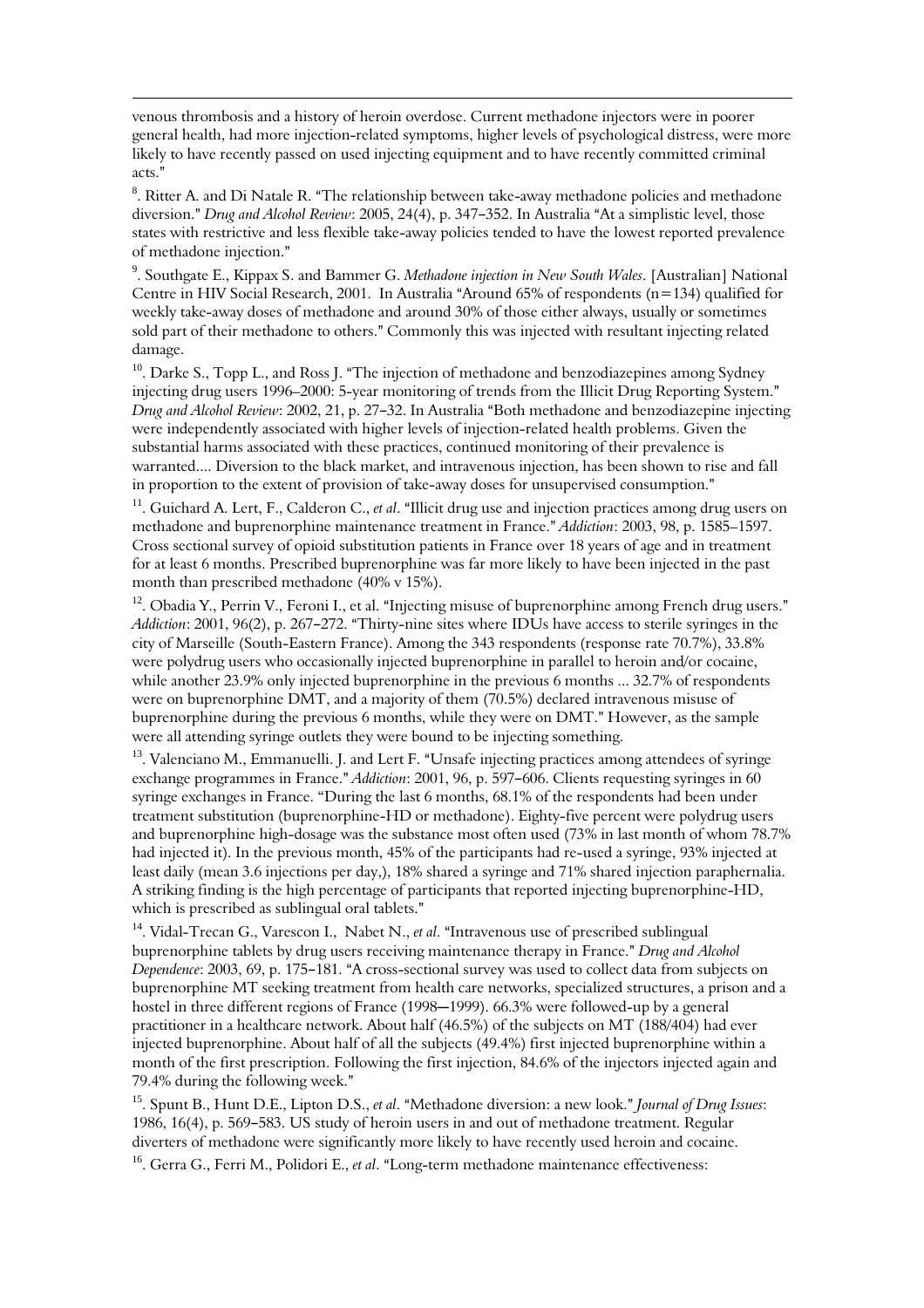psychosocial and pharmacological variables." Journal of Substance Abuse Treatment: 2003, 25(1), p. 1-8. In Italy "Data were collected from 265 heroin-dependent patients in long-term methadone maintenance treatment ... Administration of methadone weekly or twice weekly ('home methadone') was less effective than daily administration." Multivariate analysis taking in to account a wide range of patient and treatment factors established that "The patients with the privilege of home-methadone administration had a higher rate of positive urine test results than patients who were required to attend the center daily. In our program, home-methadone was not a privilege based on good performance, but was initiated to reduce the number of patients attending outpatient units."

 $\overline{\phantom{0}}$ 

<sup>17</sup>. Henry-Edwards S., Gowing L., White J., et al. Clinical guidelines and procedures for the use of methadone in the maintenance treatment of opioid dependence. Commonwealth of Australia, 2003.

 $18$ . Ritter A. and Di Natale R. "The relationship between take-away methadone policies and methadone diversion." Drug and Alcohol Review: 2005, 24(4), p. 347-352.

<sup>19</sup>. Cooper G.A.A. *et al.* "A study of methadone fatalities in the Strathclyde region." Medicine, Science and Law: 1999, 39(3), p. 233-242.

 $20$ . Roberts K. and Hunter C. "A comprehensive system of pharmaceutical care for drug misusers." Harm Reduction Journal: 2004, 1(6). In Scotland "Glasgow has a higher level of persons reported to the data-base and the higher level of prescribing of methadone than is the case in Edinburgh (Lothian), it has the lowest level of persons reported as using illicit methadone. Lothian Health Board area has a much lower level of supervised consumption of methadone than is the norm in Glasgow yet it has a much higher number of persons reported as being addicted to illicit methadone. A recently published report on the role of methadone in drug related deaths in the west of Scotland found that a growing prevalence of heroin misuse has resulted in an increase in the number of individuals entering methadone maintenance programs. Despite a continuing increase in the amount of methadone prescribed, methadone deaths in Strathclyde (the police area covering Glasgow and the West of Scotland) have decreased since 1996 due possible to changes both in prescribing and clinical care. The report concluded that, along with the findings of a Confidential Inquiry, 'increased and wide-spread supervision implemented by pharmacists have been major factors in decreasing deaths involving methadone'."

<sup>21</sup>. Southgate E., Kippax S. and Bammer G. Methadone injection in New South Wales. [Australian] National Centre in HIV Social Research, 2001. In Australia "Around 65% of respondents (n=134) qualified for weekly take-away doses of methadone and around 30% of those either always, usually or sometimes sold part of their methadone to others."

<sup>22</sup>. Scherbaum N., Kluwig J., Meiering C., et al. "Use of illegally acquired medical opioids by opiatedependent patients in detoxification treatment." European Addiction Research: 2005, 11(4), p. 193-196. "Take-home dosages in maintenance treatment are of great therapeutic importance, but they include the risk of the substitute being distributed illegally. The authors of this article reviewed the extent of consumption of illegally acquired medical opiates by 142 opiate- or poly-addicted patients consecutively admitted to a detoxification ward. 76 (53.5%) of them admitted to taking illegally acquired medical opiates, usually methadone, at least once. The cumulative duration was 30 days (median) ... The results prove the necessity of stringent conditions for take-home dosages, and illustrate deficits in the health care system."

<sup>23</sup>. Henry-Edwards S., Gowing L., White J., et al. Clinical guidelines and procedures for the use of methadone in the maintenance treatment of opioid dependence. Commonwealth of Australia, 2003.

<sup>24</sup>. As in the UK in the 1960s. Spear B. "The early years of Britain's drug situation in practice." In: Strang J. and Gossop M., eds. Heroin addiction and the British system. Volume 1: origins and evolution. Routledge, 2005, p. 17-42.

<sup>25</sup>. Henry-Edwards S., Gowing L., White J., et al. Clinical guidelines and procedures for the use of methadone in the maintenance treatment of opioid dependence. Commonwealth of Australia, 2003.

 $26$ . Roberts K. and Hunter C. "A comprehensive system of pharmaceutical care for drug misusers." Harm Reduction Journal: 2004, 1(6). In Glasgow Scotland supervised consumption was introduced partly because "Public opinion was extremely antagonistic to methadone as a treatment modality. Great caution was thus required to gain acceptance of its reintroduction as a treatment option. To this day there is still a high level of public resistance to the concept that methadone is the drug of choice for the treatment of opiate dependence".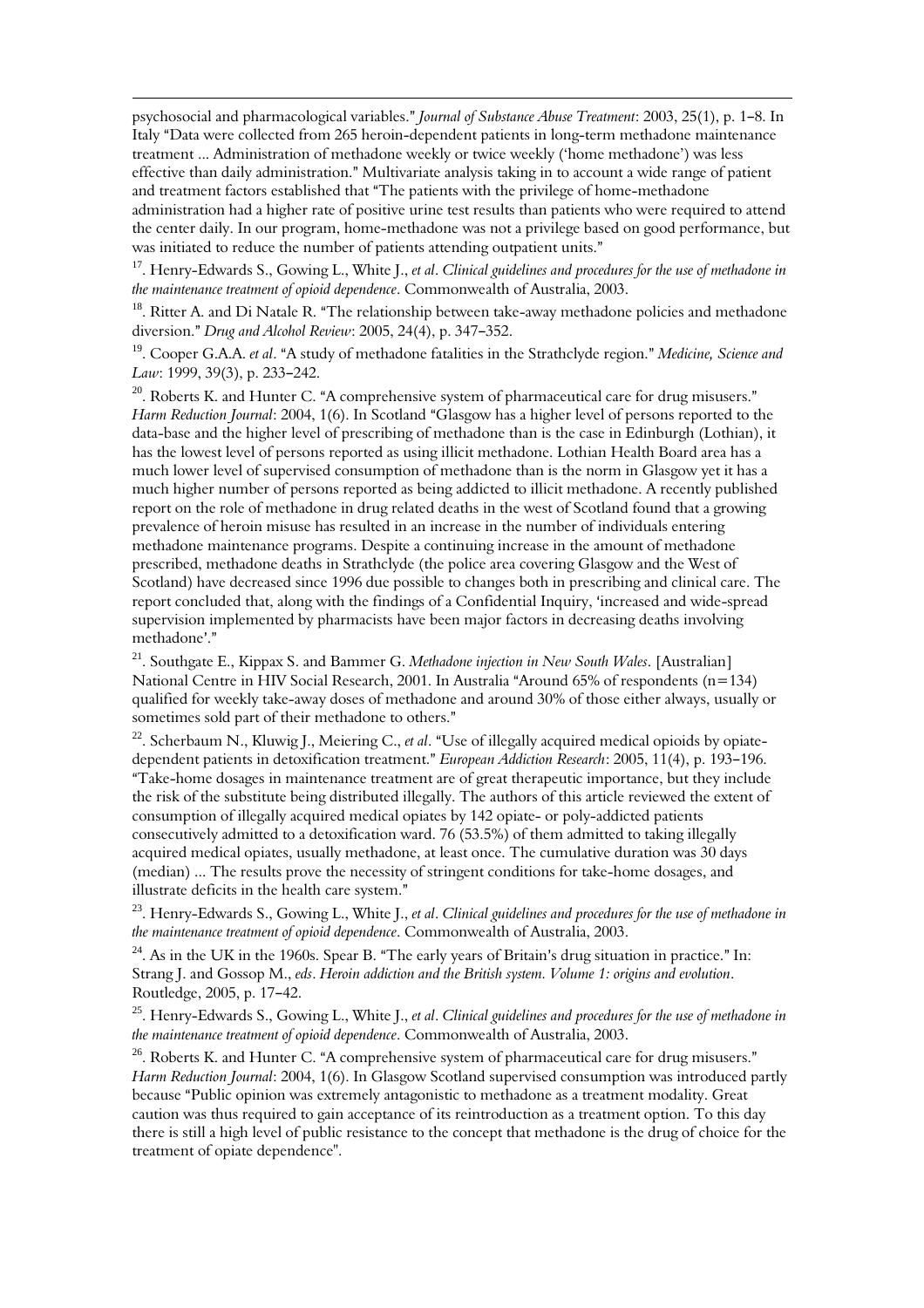$^{27}$ . Brugal M.T. *et al*. "Evaluating the impact of methadone maintenance programmes on mortality due to overdose and AIDS in a cohort of heroin users in Spain." *Addiction*: 2005, 100, p. 981–989. Extract from Findings entry: "In the '90s the life expectancy of heroin users entering treatment in Barcelona increased by 21 years, seemingly largely due to the expansion of low threshold oral methadone maintenance programmes. From 1994 the city's clinics adopted a low threshold philosophy which seems likely to have maximised access and retention, abandoning limits on dose levels or duration, not penalising patients who continued to use illicit drugs, and commonly (for 60% of doses) allowing patients to take their medication away for consumption at home. Nearly all the study's methadone patients had been on take-home regimes..."

 $\overline{\phantom{0}}$ 

 $^{28}$ . Auriacombe M. "Buprenorphine prescribed by general practitioners." In: Maintenance treatment of heroin addiction: evidence at the crossroads. Oslo: Cappelans, 2003. p.190–204.

<sup>29</sup>. Reisinger M. "Role of doctors: experiences in France and Belgium." In: Maintenance treatment of heroin addiction: evidence at the crossroads. Oslo: Cappelans, 2003. p.184–189.

 $30.$  Auriacombe M., Franques P., Tignol J. "Deaths attributable to methadone vs buprenorphine in France." *Journal of the American Medical Association: 2001, 285(1), p. 45.* 

<sup>31</sup>. Emmanuelli J. Contribution à l'évaluation de la politique de réduction des risques. SIAMOIS, Institut National de Veille Sanitaire, tome I, 2001. Cited in: Coppel A. "Good practice, good results. Maintenance treatment outcomes in France." Heroin Addiction and Related Clinical Problems: 2005, 7(2), p.  $19-24.$ 

<sup>32</sup>. Caplehorn J.R.M. and Drummer O.H. "Mortality associated with New South Wales methadone programs in 1994: lives lost and saved." Medical Journal of Australia: 1999; 170: 104-109. "Despite 10 people dying from iatrogenic methadone toxicity and diverted methadone syrup being involved in 26 fatalities, in 1994 NSW maintenance programs are estimated to have saved 68 lives." This was when unsupervised consumption was the rule in private programmes.

 $33.$  Auriacombe M., Fatséas M., Dubernet J., et al. "French field experience with buprenorphine." American Journal on Addictions: 2004, 13(Suppl. 1), p. S17–S28.

<sup>34</sup>. McCabe S.E., Cranford J.A., Boyd C.J., et al. "Motives, diversion and routes of administration associated with nonmedical use of prescription opioids." Addictive Behaviors: 2007, 32(3), p. 562-575.

<sup>35</sup>. [US] National Institutes of Health. Effective medical treatment of opiate addiction. NIH Consensus Statement: 1997, 15(6), p. 1-38.

<sup>36</sup>. Ritter A. and Di Natale R. "The relationship between take-away methadone policies and methadone diversion." Drug and Alcohol Review: 2005, 24(4), p. 347-352.

<sup>37</sup>. Spunt B., Hunt D.E., Lipton D.S., et al. "Methadone diversion: a new look." Journal of Drug Issues: 1986, 16(4), p. 569-583. US study of heroin users in and out of methadone treatment. Of those not in treatment over half had used methadone in the previous week and of these 60% used to prevent withdrawal and 40% to get high. Others used it to cut down on their heroin use or detoxify or (if in treatment) because their dose was not preventing withdrawal or giving them the desired euphoria.

<sup>38</sup>. Rettig R.A. and Yarmolinsky A., eds. Federal regulation of methadone treatment. Washington DC: National Academy Press, 1995. Such methadone as is diverted "has mainly served as a way to avoid or end withdrawal symptoms, as a form of self-treatment for heroin addiction, or as a substitute for heroin or other opiates when they are in short supply".

<sup>39</sup>. Thiesen H. and Hesse M. "Buprenorphine treatment in Denmark." Nordic Studies on Alcohol and Drugs (English Supplement): 2004, 21, p. 152-155. Diverted buprenorphine in Denmark was used as self-medication by people who wanted to "detoxify and free themselves from opiate abuse without contacts with the treatment system".

<sup>40</sup>. Scherbaum N., Kluwig J., Meiering C., et al. "Use of illegally acquired medical opioids by opiatedependent patients in detoxification treatment." European Addiction Research: 2005, 11(4), p. 193-196. "The authors of this article reviewed the extent of consumption of illegally acquired medical opiates by 142 opiate- or poly-addicted patients consecutively admitted to a detoxification ward. 76 (53.5%) of them admitted to taking illegally acquired medical opiates, usually methadone, at least once. The cumulative duration was 30 days (median). Motivation was usually due to difficulties in acquiring heroin, however one third reported use in an attempt at self-detoxification or as transition before entering maintenance treatment."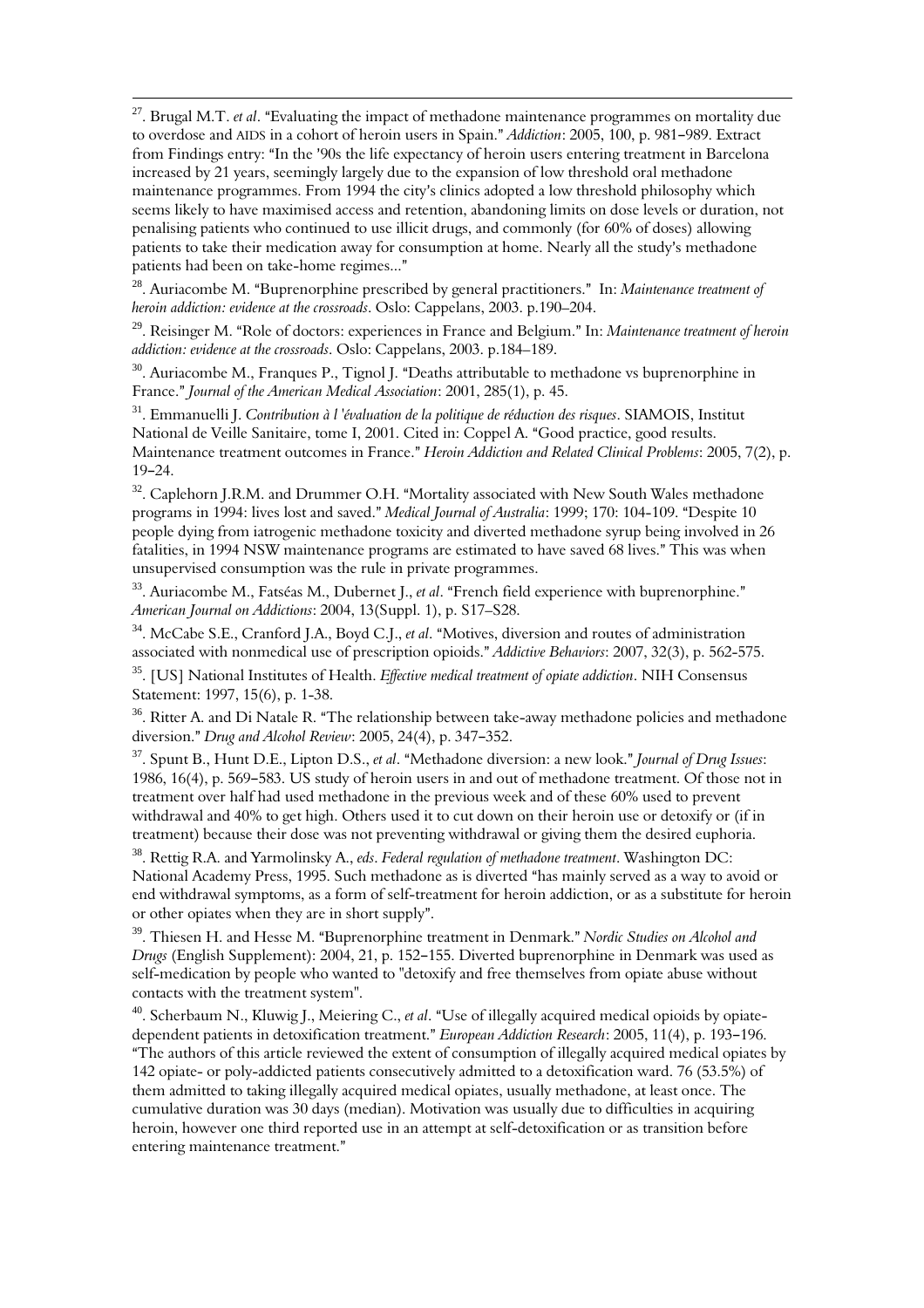$\overline{\phantom{0}}$  $^{41}$ . Best D., Man L-H., Zador D., et al. "Overdosing on opiates." Drug and Alcohol Findings: 2001, 5. See p. 17 "The Scottish experience". "Unlike the Lothian service on which it was based, from the start the Glasgow service introduced supervised consumption of methadone which from 1996 was strongly encouraged in the city and spread through the rest of the region. Almost certainly as a result, the rate of methadone deaths per year of treatment then fell steeply. However, the overall number of deaths from drugs seems to have changed little from the 97 deaths recorded in 1994, the first year of the current recording system. As well as the number of deaths, the type of drugs involved has also changed little, still being dominated by heroin and benzodiazepines. If, as suggested, the number of injectors in the city has decreased over the 1990s, this cannot be considered a good outcome."

<sup>42</sup>. Auriacombe M., Fatséas M., Dubernet J., et al. "French field experience with buprenorphine." American Journal on Addictions: 2004, 13(Suppl. 1), p. S17-S28.

<sup>43</sup>. Auriacombe M., Fatséas M., Dubernet J., et al. "French field experience with buprenorphine." American Journal on Addictions: 2004, 13(Suppl. 1), p. S17-S28.

<sup>44</sup>. Carter A. and Hall W. The ethical use of psychosocially assisted pharmacological treatments for opioid dependence. World Health Organization, 2006.

<sup>45</sup>. [US] National Institutes of Health. Effective medical treatment of opiate addiction. NIH Consensus Statement: 1997, 15(6), p. 1–38.

 $46.$  Joseph H. et al. "Methadone maintenance treatment (MMT): a review of historical and clinical issues." Mount Sinai Journal of Medicine: 2000, 67(5–6), p. 347–364. "Thus, diverted methadone is purchased primarily to withdraw and maintain an untreated heroin-addicted population. Primary addiction to methadone is rare, since methadone does not produce the sharp euphoria of heroin. Therefore, regulations based solely on fears of diversion can be counterproductive."

 $47$ . Rettig R.A. and Yarmolinsky A., eds. Federal regulation of methadone treatment. Washington DC: National Academy Press, 1995. "The committee concludes that the risks to public safety and the public health of diverted methadone do not outweigh the benefits of making methadone treatment more easily available"

<sup>48</sup>. [US] Center for Substance Abuse Treatment. Medication-assisted treatment for opioid addiction in opioid treatment programs. Treatment Improvement Protocol (TIP) Series 43. Rockville, MD: [US] Substance Abuse and Mental Health Services Administration, 2005.

<sup>49</sup>. Report of the International Narcotics Control Board for 2003 (E/INCB/2003/1), paragraph 109.

 $50.$  Roberts K. and Hunter C. "A comprehensive system of pharmaceutical care for drug misusers." Harm Reduction Journal: 2004, 1(6). In Scotland "Glasgow has a higher level of persons reported to the database and the higher level of prescribing of methadone than is the case in Edinburgh (Lothian), it has the lowest level of persons reported as using illicit methadone. Lothian Health Board area has a much lower level of supervised consumption of methadone than is the norm in Glasgow yet it has a much higher number of persons reported as being addicted to illicit methadone. A recently published report on the role of methadone in drug related deaths in the west of Scotland found that a growing prevalence of heroin misuse has resulted in an increase in the number of individuals entering methadone maintenance programs. Despite a continuing increase in the amount of methadone prescribed, methadone deaths in Strathclyde (the police area covering Glasgow and the West of Scotland) have decreased since 1996 due possible to changes both in prescribing and clinical care. The report concluded that, along with the findings of a "Confidential Inquiry, 'increased and widespread supervision implemented by pharmacists have been major factors in decreasing deaths involving methadone'."

<sup>51</sup>. Gerra G., Ferri M., Polidori E., et al. "Longterm methadone maintenance effectiveness: psychosocial and pharmacological variables." Journal of Substance Abuse Treatment: 2003, 25(1), p. 1-8. In Italy "Data were collected from 265 heroindependent patients in longterm methadone maintenance treatment ... Administration of methadone weekly or twice weekly ("home methadone") was less effective than daily administration." Multivariate analysis taking in to account a wide range of patient and treatment factors established that "The patients with the privilege of home-methadone administration had a higher rate of positive urine test results than patients who were required to attend the center daily. In our program, home-methadone was not a privilege based on good performance, but was initiated to reduce the number of patients attending outpatient units."

 $52$ . Darke S., Topp L., and Ross J. "The injection of methadone and benzodiazepines among Sydney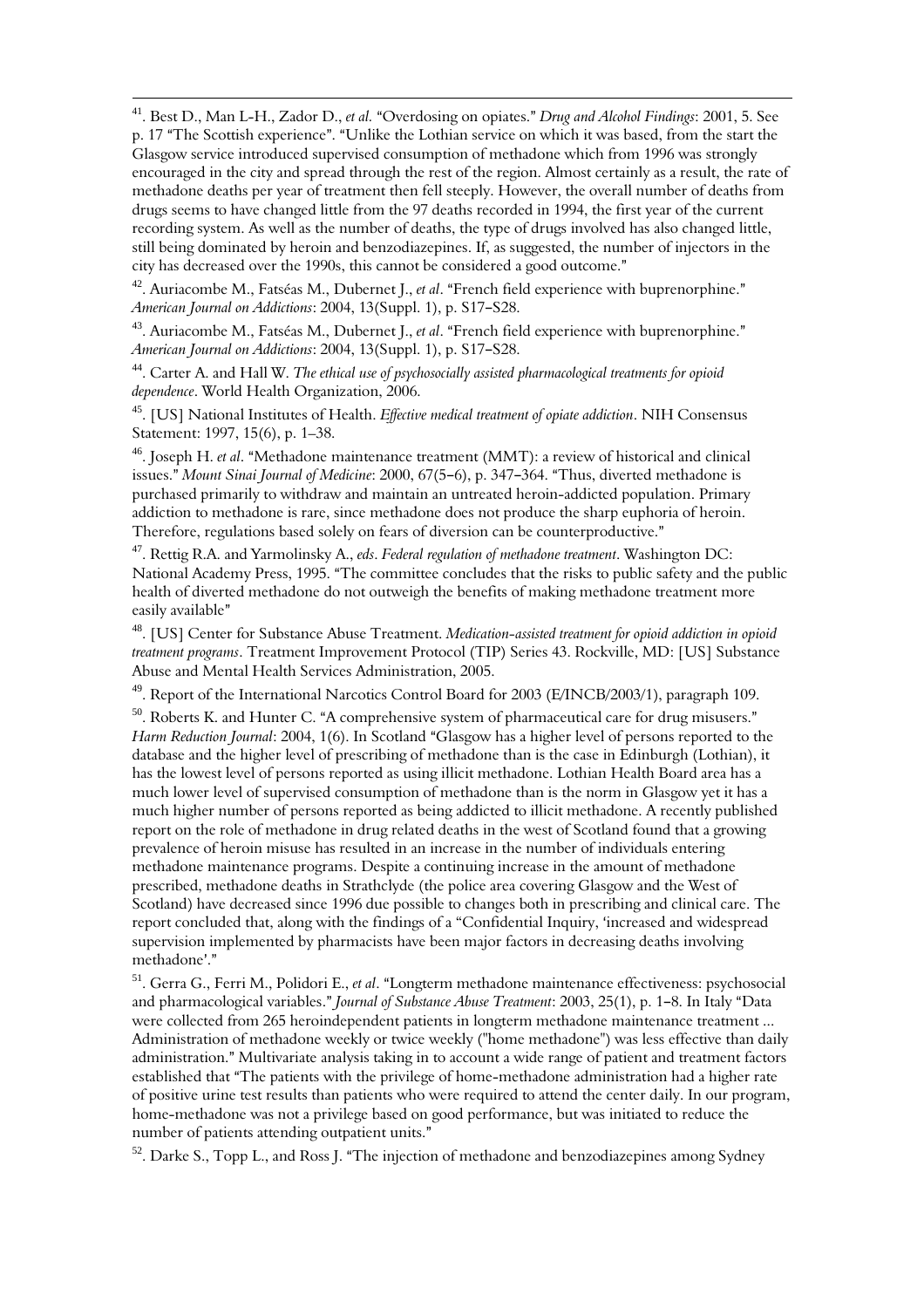injecting drug users 1996-2000: 5-year monitoring of trends from the Illicit Drug Reporting System." Drug and Alcohol Review: 2002, 21, p. 27–32. In Australia "Both methadone and benzodiazepine injecting were independently associated with higher levels of injection-related health problems. Given the substantial harms associated with these practices, continued monitoring of their prevalence is warranted ... Diversion to the black market, and intravenous injection, has been shown to rise and fall in proportion to the extent of provision of take-away doses for unsupervised consumption."

 $\overline{\phantom{0}}$ 

<sup>53</sup>. Southgate E., Kippax S. and Bammer G. Methadone injection in New South Wales. [Australian] National Centre in HIV Social Research, 2001. In Australia "Around 65% of respondents (n=134) qualified for weekly take-away doses of methadone and around 30% of those either always, usually or sometimes sold part of their methadone to others." Commonly this was injected with resultant injecting related damage.

<sup>54</sup>. Ritter A. and Di Natale R. "The relationship between take-away methadone policies and methadone diversion." Drug and Alcohol Review: 2005, 24(4), p. 347–352. In Australia "At a simplistic level, those states with restrictive and less flexible take-away policies tended to have the lowest reported prevalence of methadone injection."

<sup>55</sup>. Spunt B., Hunt D.E., Lipton D.S., et al. "Methadone diversion: a new look." *Journal of Drug Issues*: 1986, 16(4), p. 569–583. US study of heroin users in and out of methadone treatment. Diversion was rare. Diverters were rarely those with extensive take-home privileges suggesting effective selection and supervision.

<sup>56</sup>. Rettig R.A. and Yarmolinsky A., eds. Federal regulation of methadone treatment. Washington DC: National Academy Press, 1995. Describes the various measures which have reduced methadone diversion since the early 1970s in the USA and which now  $[1995]$  keep this at a "low level".

 $57.$  Bouchez J. and Vignau J. "The French experience – the pharmacist, general practitioner and patient perspective." European Addiction Research: 1998, 4(suppl. 1), p. 19-23. In France in 1997 "pharmacists reported that although supervised dis-pensing is advised during the induction phase, nearly 60% of buprenorphine patients took their medication without the supervision of the pharmacist". GPs said that "In the induction phase, prescription was 'often' or 'always' dispensed by the pharmacist in  $40\%$  of cases. However, in the maintenance phase this was not considered necessary for many subjects and 'never' occurred in 50% of cases".

<sup>58</sup>. Duburcq A., Charpak Y., Blin P., et al. "Two years follow-up of a heroin users cohort treated with high dosage buprenorphine. Results of the SPESUB study." Rev. Epidemiol. Sante Publique: 2000, 48(4), p. 363-373. [Article in French] In France "Each GP, known to be involved in drug user management, had to include the first 10 opioid drug addict patients to whom he prescribed high dosage buprenorphine, with a maximum inclusion period of 3 months... Between May and July 1996, 919 patients (664 men and 255 women, mean age: 30 years) were included by 101 GPs ... Two years later ... 14% of patients had declared intravenous injection of high dosage buprenorphine in the previous month."

<sup>59</sup>. Obadia Y., Perrin V., Feroni I., et al. "Injecting misuse of buprenorphine among French drug users." Addiction: 2001, 96(2), p. 267-272. "Thirty-nine sites where IDUs have access to sterile syringes in the city of Marseille (South-Eastern France). Among the 343 respondents (response rate 70.7%), 33.8% were polydrug users who occasionally injected buprenorphine in parallel to heroin and/or cocaine, while another 23.9% only injected buprenorphine in the previous 6 months ... 32.7% of respondents were on buprenorphine DMT, and a majority of them (70.5%) declared intravenous misuse of buprenorphine during the previous 6 months, while they were on DMT." However, as the sample were all attending syringe outlets they were bound to be injecting something.

<sup>60</sup>. Valenciano M., Emmanuelli. J. and Lert F. "Unsafe injecting practices among attendees of syringe exchange programmes in France." Addiction: 2001, 96, p. 597-606. Clients requesting syringes in 60 SEPs in France. During the last 6 months, 68.1% of the respondents had been under treatment substitution (buprenorphine-HD or methadone). Eighty-five percent were polydrug users and buprenorphine high-dosage was the substance most used (73% in last month of whom 78.7% had injected it). In the previous month, 45% of the participants had re-used a syringe, 93% injected at least daily (mean 3.6 injections per day,), 18% shared a syringe and 71% shared injection paraphernalia. A striking finding is the high percentage of participants that reported injecting buprenorphine-HD, which is prescribed as sublingual oral tablets."

 $61.$  Vidal-Trecan G., Varescon I., Nabet N., *et al.* "Intravenous use of prescribed sublingual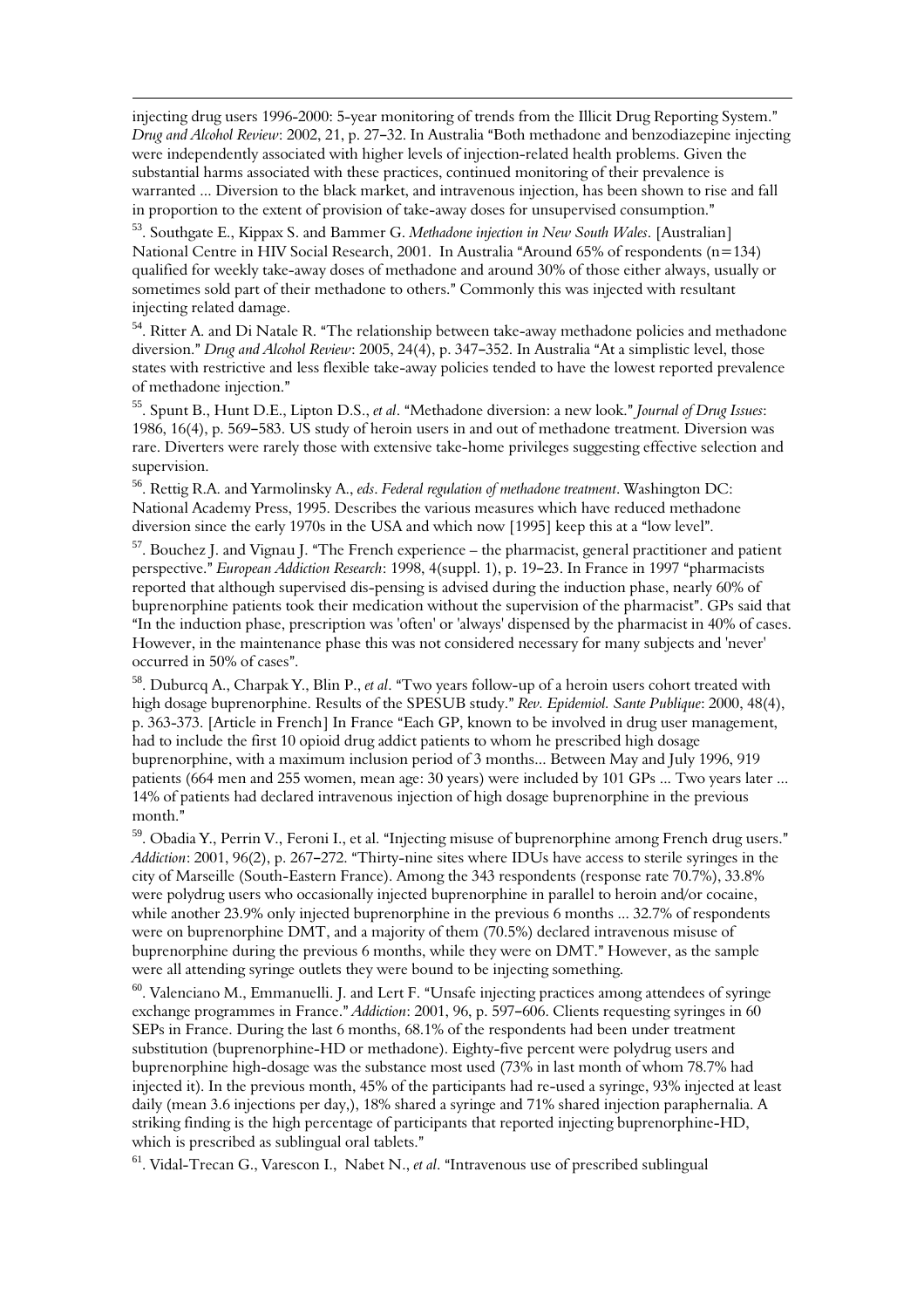buprenorphine tablets by drug users receiving maintenance therapy in France." Drug and Alcohol Dependence: 2003, 69, p. 175–181. "A cross-sectional survey was used to collect data from subjects on buprenorphine MT seeking treatment from health care networks, specialized structures, a prison and a hostel in three different regions of France (1998–1999). 66.3% were followed-up by a general practitioner in a healthcare network. About half (46.5%) of the subjects on MT (188/404) had ever injected buprenorphine. About half of all the subjects (49.4%) first injected buprenorphine within a month of the first prescription. Following the first injection, 84.6% of the injectors injected again and 79.4% during the following week."

 $\overline{\phantom{0}}$ 

 $62$ . Guichard A. Lert, F., Calderon C., et al. "Illicit drug use and injection practices among drug users on methadone and buprenorphine maintenance treatment in France." Addiction: 2003, 98, p. 1585–1597. Cross sectional survey of opioid substitution patients in France over 18 years of age and in treatment for at least 6 months. Prescribed buprenorphine was far more likely to have been injected in the past month than prescribed methadone (40% v 15%).

 $63.$  Southgate E., Kippax S. and Bammer G. Methadone injection in New South Wales. [Australian] National Centre in HIV Social Research, 2001. In Australia "Around 65% of respondents (n=134) qualified for weekly take-away doses of methadone and around 30% of those either always, usually or sometimes sold part of their methadone to others." Commonly this was injected with resultant injecting related damage.

<sup>64</sup>. Ritter A. and Di Natale R. "The relationship between take-away methadone policies and methadone diversion." Drug and Alcohol Review: 2005, 24(4), p. 347-352. In Australia "At a simplistic level, those states with restrictive and less flexible take-away policies tended to have the lowest reported prevalence of methadone injection."

<sup>65</sup>. Darke S., Ross J., Hall W. "Prevalence and correlates of the injection of methadone syrup in Sydney, Australia." Drug and Alcohol Dependence: 1996, 43(3), p. 191-198. "A sample of 312 heroin users was interviewed on their injection of methadone syrup. Methadone injecting was widespread, with 52% of subjects having injected methadone syrup, 29% in the preceding six months."

<sup>66</sup>. Feroni I., Peretti-Watel P., Paraponaris A., et al. "French general practitioners' attitudes and prescription patterns toward buprenorphine maintenance treatment: does doctor shopping reflect buprenorphine misuse?" Journal of Addictive Diseases: 2005, 24(3), p. 7-22. "Doctor shopping was lower among GPs who reported inducting BMT with 8 mg of buprenorphine per day or more, and was higher for GPs endorsing a stringent attitude toward patients. Thus doctor shopping should not be understood exclusively as a deviant behaviour. It is partially physician-driven, and further research is needed to assess whether it reflects patients' dissatisfaction toward inappropriate care supply and the difficulty to establish a good therapeutic relationship between an opiate-dependent patient and a general practitioner."

<sup>67</sup> Ashton M. "Role Reversal". Drug and Alcohol Findings: 2003, 9, p. 16–23.

<sup>68</sup>. Extract from Findings entry: "What the featured study (Robles E., Miller F.B., Gilmore-Thomas K.K., et al. "Implementation of a clinic policy of client-regulated methadone dosing." Journal of Substance Abuse Treatment: 2001, 20, p. 225-230) shows is that when the other controls are in place and for stable patients, a limit on dose levels can be waived without undue escalation or diversion of methadone on to the illicit market. This and other studies (Maddux J.F et al. "Patient self-regulated dose and optional counseling in methadone maintenance." American Journal of the Addictions: 1995, 4(1), p.18-32; Resnick R.B. et al. "Patient self-adjustment of methadone maintenance dose." In: Harris L.S. ed. Problems of drug dependence. NIDA, 1981, p. 327-330) have also indicated that when other anti-diversion controls are retained, there is also no need to automatically bar take-home doses beyond a certain dose level."

<sup>69</sup>. Ege P. "Control procedures: evidence for effectiveness." In: Waal H. and Haga E., eds. Maintenance treatment of heroin addiction: evidence at the crossroads. Oslo: Cappelans, 2003, p. 175-183.

 $70$ . Goldstein A., Brown B.W. "Urine testing in methadone maintenance treatment: applications and limitations." Journal of Substance Abuse Treatment: 2003, 25(2), p. 61-63.

<sup>71</sup>. Resnick R.B. et al. "Patient self-adjustment of methadone maintenance dose." In: Harris L.S. ed. Problems of drug dependence. NIDA, 1981, p. 327-330. Extract from Findings entry: A US study also concluded that average methadone doses did not increase under self-regulation. Before the shift to self-regulation this clinic was already operating a flexible dosing regime and approved most patient requests, but the process entailed considerable staff time and some frustration for patients who had to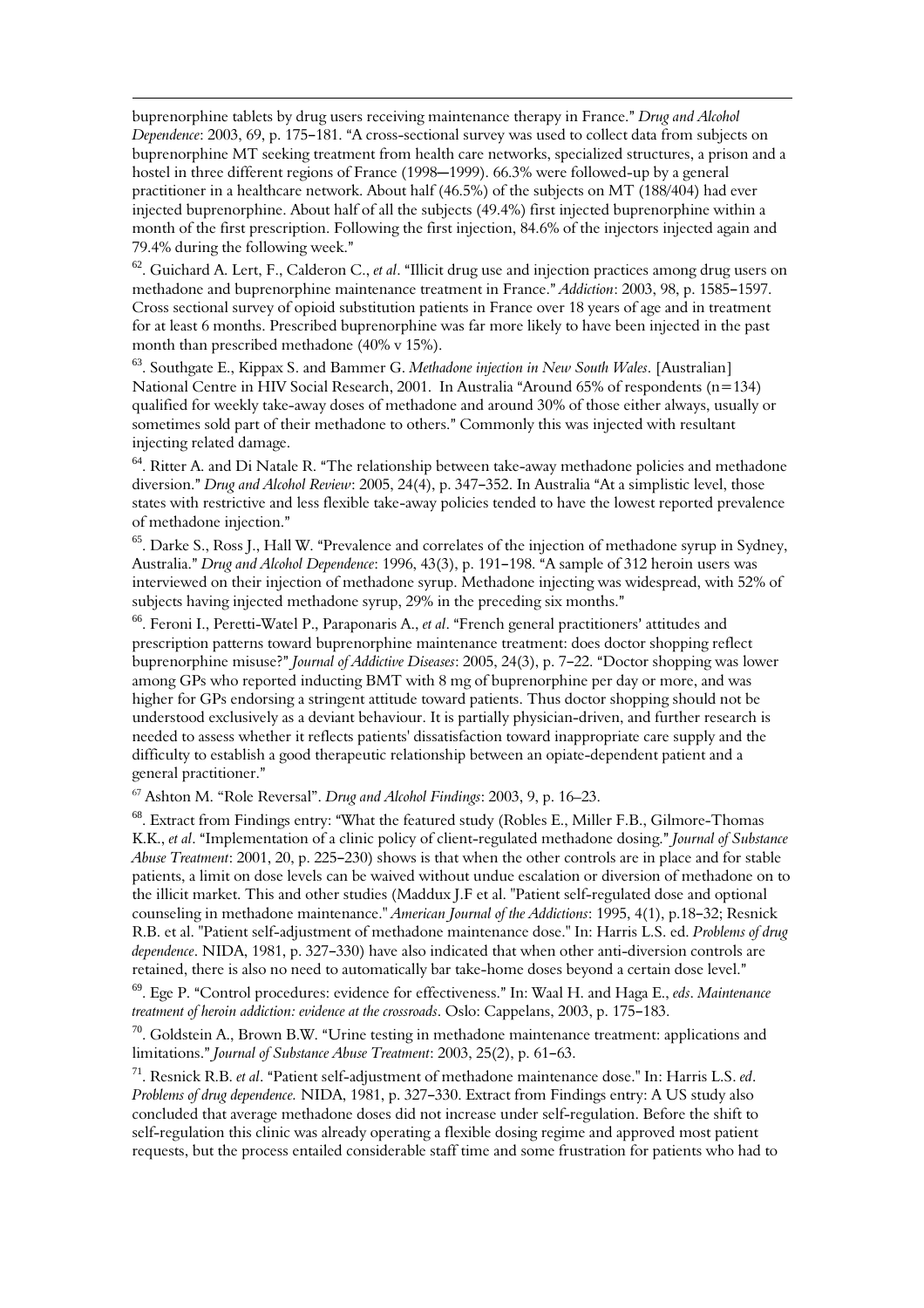wait to see a doctor. The justification for this process was to prevent clinically contraindicated dose levels. However, none of the self-regulated doses went beyond clinically appropriate levels. Given this experience, the more streamlined method of simply doing what the patient asks within certain limits and continuing to monitor reactions was made standard practice at the clinic."

 $\overline{\phantom{0}}$ 

<sup>72</sup>. Goldstein A. et al. "Control of methadone dosage by patients." Journal of the American Medical Association: 1975, 234, p. 734-737. US study. "We have long believed that dosage negotiation in a methadone program is destructive because it focuses excessive time and energy of both patients and staff on medication, at the expense of matters more germane to the rehabilitation process. Moreover, it places the patient and staff in adversary roles, to the detriment of a therapeutic relationship. One way to eliminate dosage negotiation is to make the dosage blind and fixed, but in our experience this generates suspicion and mistrust among the patients, who feel helpless with respect to the medication of their own bodies. We sought, therefore, to discover what would happen if patients were given knowledge and control of their own dosages, with certain safeguards built in. The main finding was that nothing remarkable happens."

 $73$ . Lilly R. *et al.* "Juggling multiple roles: staff and client perceptions of key worker roles and the constraints on delivering counselling and support services in methadone treatment." Addiction Research: 1999, 7(4), p. 267–289. English study. Extract from Findings entry: "Clients who feared that illegal drug use would meet with a disciplinary reaction and possible dose reduction reacted by withholding information, creating distrust and tension. Some key workers tried to avoid such conflict by distancing themselves from decisions over dose."

 $74$ . Lilly R. et al. "Sociality in methadone treatment: understanding methadone treatment and service delivery as a social process." Drugs: Education, Prevention and Policy: 2000, 7(2), p. 163–178. English study. Extract from Findings entry: "In another report from the same study staff tended to emphasise the importance of involving clients in decisions over their treatment including dose in order to safeguard or create a good relationship. Getting 'bogged down' in negotiations over dosage was seen as a distraction from productive counselling or therapy."

<sup>75</sup>. Gelkopf M., Bleich A. Hayward R., et al. "Patient outcomes after initiation of sabbath closure of a methadone maintenance clinic in Israel." Psychiatric Services: 1998, 49, p. 1483-1485. "The findings suggest that clinics can permit themselves to close at least one day a week with no significant change in patient outcomes... Not having to attend the clinic for one day a week would make patients' lives easier. In addition, a six-day schedule would reduce some of the workload and enable clinics to function more economically."

<sup>76</sup>. Senay E.C., Barthwell A.G., Marks R., et al. "Medical maintenance: a pilot study." *Journal of Addictive* Diseases: 1993, 12, p. 59–67. In a one year study, 130 US methadone maintained subjects with a sixmonth history of good treatment performance (year's retention, no positive urines, employed or equivalent, no criminal justice involvement, compliant with treatment plan) were assigned randomly to an experimental condition of one monthly non-random urine screen, one monthly counselling session, one monthly doctor visit, two times per month methadone pick up, a quarterly true random urine screen and participation in a diversion control program (random unused medication recall) or to a control condition of staying under standard conditions for six months (at least twice weekly pick-up) and then being transferred to the experimental condition for six months. Experimental conditions were cheaper such that resources freed up could be applied to the HIV epidemic.

 $77$ . Carter A. and Hall W. The ethical use of psychosocially assisted pharmacological treatments for opioid dependence. World Health Organization, 2006.

<sup>78</sup>. Uchtenhagen A., Ladjevic T. and Rehm J. WHO Guidelines for psychosocially assisted pharmacological treatment of persons dependent on opioids. Background paper prepared for the ad-hoc expert meeting Geneva, 1-4 November 2005. World Health Organization, 2005.

 $79$ . Ward J., Bell J., Mattick R.P., et al. "Methadone maintenance therapy for opioid dependence: a guide to appropriate use." CNS Drugs:  $6(6)$ , 1996, p. 440–449.

<sup>80</sup>. [US] Center for Substance Abuse Treatment. Medication-assisted treatment for opioid addiction in opioid treatment programs. Treatment Improvement Protocol (TIP) Series 43. Rockville, MD: [US] Substance Abuse and Mental Health Services Administration, 2005.

<sup>81</sup>. [US] Center for Substance Abuse Treatment. Medication-assisted treatment for opioid addiction in opioid treatment programs. Treatment Improvement Protocol (TIP) Series 43. Rockville, MD: [US] Substance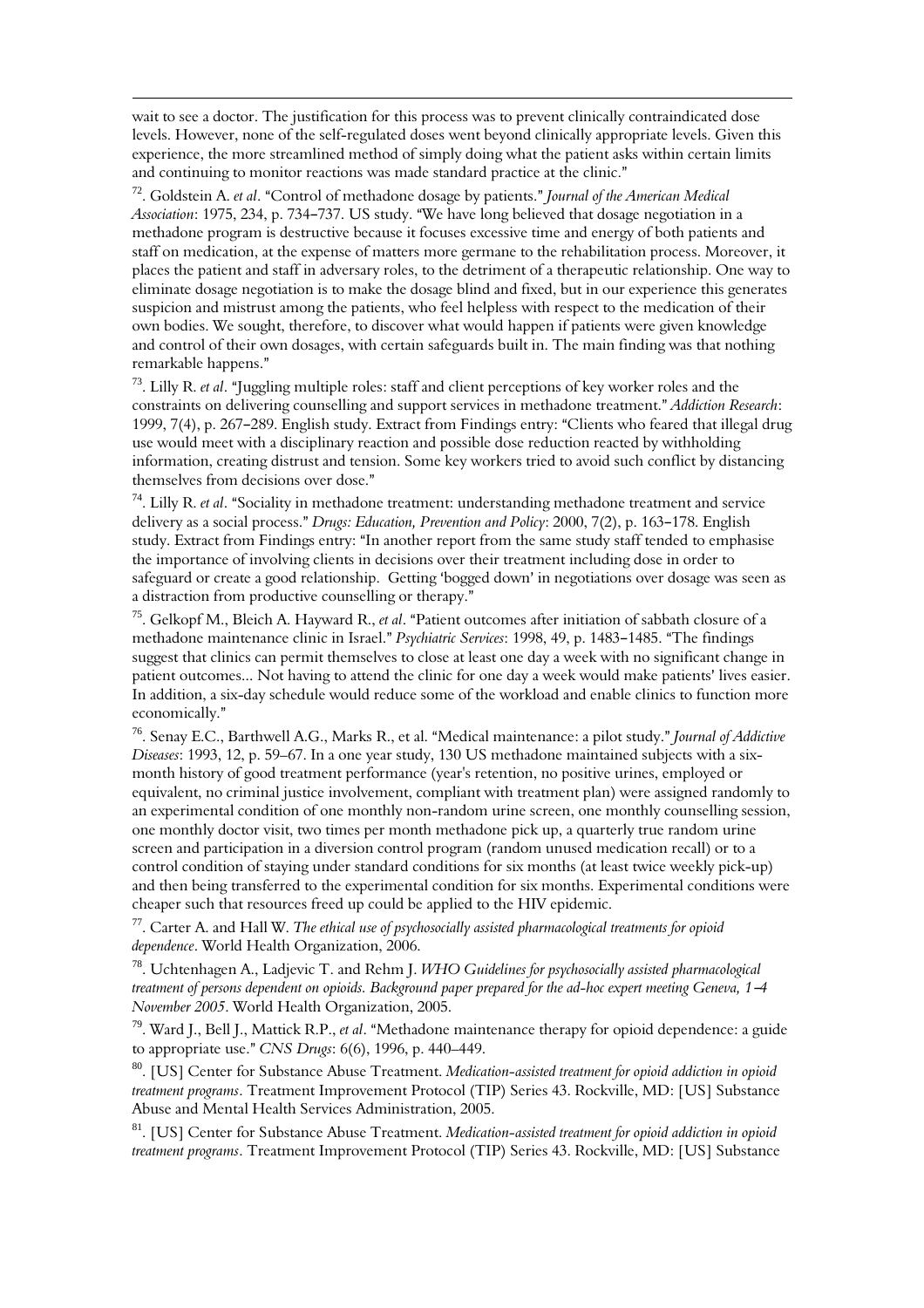Abuse and Mental Health Services Administration, 2005.

 $\overline{\phantom{0}}$ 

<sup>82</sup>. Some guidelines also recommend limiting the number of consecutive take-away doses regardless of the patient's stability. Henry-Edwards S., Gowing L., White J., et al. Clinical guidelines and procedures for the use of methadone in the maintenance treatment of opioid dependence. Commonwealth of Australia, 2003.

<sup>83</sup>. [US] Center for Substance Abuse Treatment. Medication-assisted treatment for opioid addiction in opioid treatment programs. Treatment Improvement Protocol (TIP) Series 43. Rockville, MD: [US] Substance Abuse and Mental Health Services Administration, 2005. "No take-home doses are permitted for patients in short-term detoxification or interim maintenance treatment."

 $84$ . Breslin K.T. and Malone S. "Maintaining the viability and safety of the methadone maintenance treatment program." Journal of Psychoactive Drugs: 2006, 38(2), p. 157-160. In USA requiring patients to talk after supervised consumption prevented methadone being retained in the mouth to be later spat out and sold.

<sup>85</sup>. Spunt B., Hunt D.E., Lipton D.S., et al. "Methadone diversion: a new look." Journal of Drug Issues: 1986, 16(4), p. 569-583.

<sup>86</sup>. [UK] Department of Health, Scottish Office Department of Health, Welsh Office, Department of Health and Social Services Northern Ireland. Drug misuse and dependence – guidelines on clinical management. HMSO, 1999.

<sup>87</sup>. [UK] Royal College of General Practitioners. Guidance for the use of buprenorphine for the treatment of opioid dependence in primary care. Revised 2nd Edition 2004.

<sup>88</sup>. Johnson R.E., Strain E.C., and Amass L. "Buprenorphine: how to use it right." Drug and Alcohol Dependence: 2003, 70(2, suppl.), p. S59-S77.

 $89.$  Lintzeris N., Clark N., Winstock A., et al. "National clinical guidelines and procedures for the use of buprenorphine in the treatment of opioid dependence. Commonwealth of Australia, 2001.

<sup>90</sup>. [US] Center for Substance Abuse Treatment. Clinical guidelines for the use of buprenorphine in the treatment of opioid addiction. Treatment Improvement Protocol (TIP) Series 40. Rockville, MD: [US] Substance Abuse and Mental Health Services Administration, 2004.

<sup>91</sup>. Verster A. and Buning E. Buprenorphine: critical questions examined. Amsterdam: Euro-Methwork Quest for Quality BV, 2005.

 $92.$  [UK] Department of Health, Scottish Office Department of Health, Welsh Office, Department of Health and Social Services Northern Ireland. Drug misuse and dependence – guidelines on clinical management. HMSO, 1999.

 $93$ . Lintzeris N., Clark N., Winstock A., et al. "National clinical guidelines and procedures for the use of buprenorphine in the treatment of opioid dependence. Commonwealth of Australia, 2001.

<sup>94</sup>. [US] Center for Substance Abuse Treatment. Clinical guidelines for the use of buprenorphine in the treatment of opioid addiction. Treatment Improvement Protocol (TIP) Series 40. Rockville, MD: [US] Substance Abuse and Mental Health Services Administration, 2004.

<sup>95</sup>. Guichard A., Lert, F., Calderon C., et al. "Illicit drug use and injection practices among drug users on methadone and buprenorphine maintenance treatment in France." Addiction: 2003, 98, p. 1585-1597.

 $96$ . Bell J., Kimber J., Lintzeris N., et al. Clinical guidelines and procedures for the use of naltrexone in the management of opioid dependence. Commonwealth of Australia, 2003. "There are many approaches to the delivery of supportive care. These include ... Supervised dosing – a family member or friend supervises the daily administration of naltrexone, sometimes administering the tablet crushed to minimise the risk of the patient spitting it out."

97. Henry-Edwards S., Gowing L., White J., et al. Clinical guidelines and procedures for the use of methadone in the maintenance treatment of opioid dependence. Commonwealth of Australia, 2003. "All patients in receipt of takeaway doses should have an inspection of their veins at regular clinical review. People with evidence of continued injection should have takeaway doses suspended until they show evidence that injecting has ceased."

<sup>98</sup>. Ritter A. and Di Natale R. "The relationship between take-away methadone policies and methadone diversion." Drug and Alcohol Review: 2005, 24(4), p. 347-352.

<sup>99</sup>. [US] Center for Substance Abuse Treatment. Medication-assisted treatment for opioid addiction in opioid treatment programs. Treatment Improvement Protocol (TIP) Series 43. Rockville, MD: [US] Substance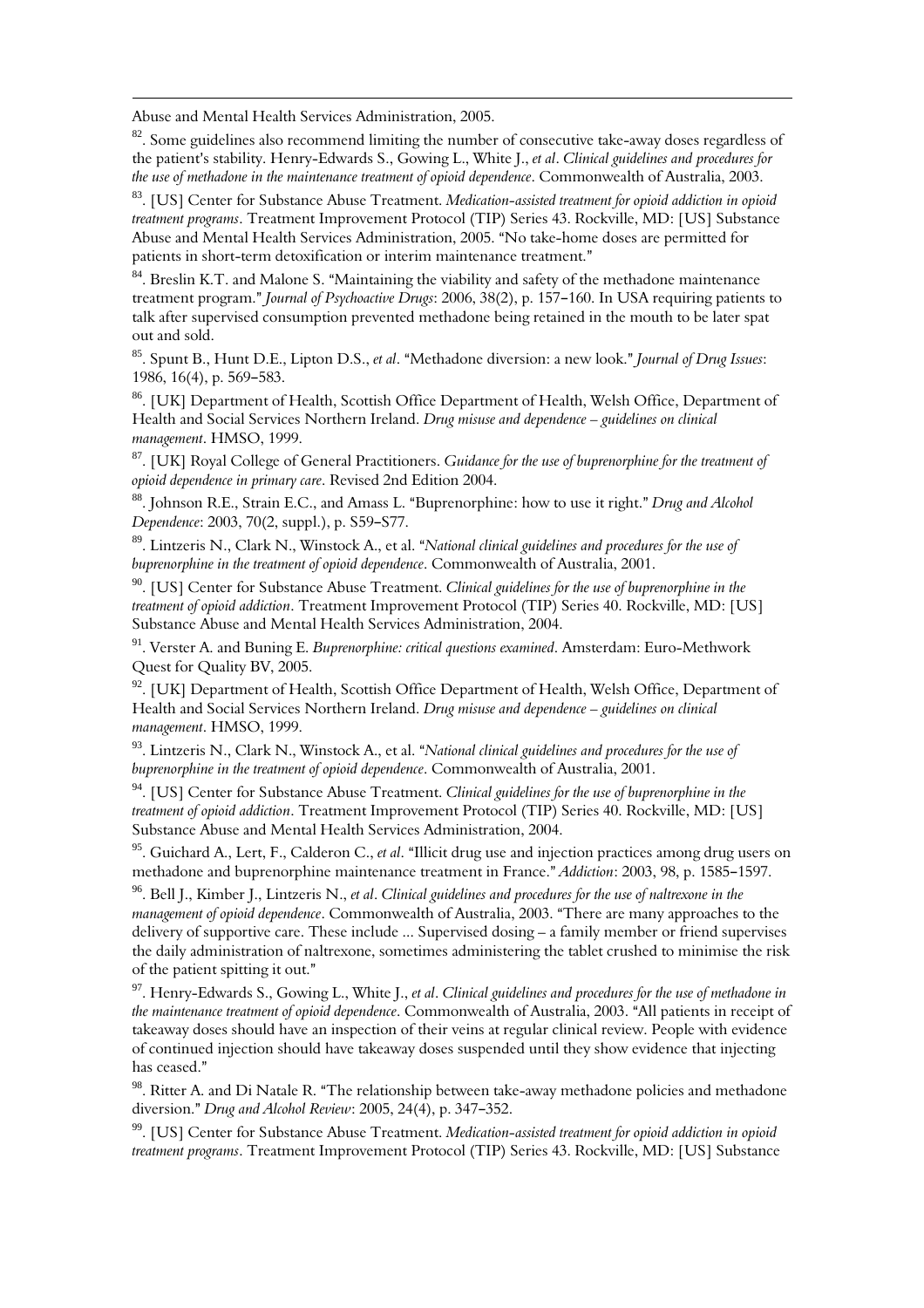Abuse and Mental Health Services Administration, 2005.

 $\overline{\phantom{0}}$ 

<sup>100</sup>. [US] Center for Substance Abuse Treatment. Medication-assisted treatment for opioid addiction in opioid treatment programs. Treatment Improvement Protocol (TIP) Series 43. Rockville, MD: [US] Substance Abuse and Mental Health Services Administration, 2005. "Staff should ensure that patients can store medications safely in their homes (42 CFR, Part 8 ß 12(I)(2)(vii)). All take-home medication must be labeled with the OTP name, address, and telephone number and packaged in a manner that is designed to reduce the risk of accidental ingestion, including child-proof containers."

<sup>101</sup>. Breslin K.T. and Malone S. "Maintaining the viability and safety of the methadone maintenance treatment program." Journal of Psychoactive Drugs: 2006, 38(2), p. 157-160. US patients may be required to bring secure, locked containers for their take-home medication and most programmes require return of empty take-home bottles.

<sup>102</sup>. Breslin K.T. and Malone S. "Maintaining the viability and safety of the methadone maintenance treatment program." Journal of Psychoactive Drugs: 2006, 38(2), p. 157-160. US patients may be required to bring secure, locked containers for their take-home medication and most programmes require return of empty take-home bottles.

<sup>103</sup>. Metrebian N., Shanahan W., Wells B., et al. "Feasibility of prescribing injectable heroin and methadone to opiate-dependent drug users: associated health gains and harm reductions." Medical *Journal of Australia*:  $1998, 168$  (12), p.  $596-600$ .

<sup>104</sup>. [US] Center for Substance Abuse Treatment. Medication-assisted treatment for opioid addiction in opioid treatment programs. Treatment Improvement Protocol (TIP) Series 43. Rockville, MD: [US] Substance Abuse and Mental Health Services Administration, 2005. "Callbacks (see chapter 5) help prevent patient diversion of take-home medication. Callbacks require OTPs to select patients at random to return to the OTP with their remaining take-home medication. A random-callback policy avoids patient complaints of being unfairly picked on by staff members. Programs also can require patients to undergo drug tests when they bring in their medications. OTPs should document that patients have been informed of their responsibilities regarding callbacks (e.g., how much notice they will receive beforehand) and about the consequences of failure to respond or of discrepancies in medication amounts. The OTP callback policy should be stated clearly in the program DCP."

 $105$ . Roberts K. and Hunter C. "A comprehensive system of pharmaceutical care for drug misusers." Harm Reduction Journal: 2004, 1(6). "Although Glasgow [Scotland] has a higher level of persons reported to the database and the higher level of prescribing of methadone than is the case in Edinburgh (Lothian), it has the lowest level of persons reported as using illicit methadone. Lothian Health Board area has a much lower level of supervised consumption of methadone than is the norm in Glasgow yet it has a much higher number of persons reported as being addicted to illicit methadone.".

 $106$ . Gerra G., Ferri M., Polidori E., et al. "Long-term methadone maintenance effectiveness: psychosocial and pharmacological variables." Journal of Substance Abuse Treatment: 2003, 25(1), p. 1-8. In Italy "Data were collected from 265 heroin-dependent patients in long-term methadone maintenance treatment ... Administration of methadone weekly or twice weekly ('home methadone') was less effective than daily administration." Multivariate analysis taking in to account a wide range of patient and treatment factors established that "The patients with the privilege of home-methadone administration [attending twice weekly or taking home a week's supply] weekly had a higher rate of positive urine test results than patients who were required to attend the center daily [presumed for supervised consumption]. [Tabulated results (rounded figures) were 45% of supervised patients urines free of illicit drugs in past month compared to 32% twice weekly and 24% weekly take-away patients though text says the last two categories averaged 22%] In our program, home-methadone was not a privilege based on good performance, but was initiated to reduce the number of patients attending outpatient units."

 $107$ . Ritter A. and Di Natale R. "The relationship between take-away methadone policies and methadone diversion." Drug and Alcohol Review: 2005, 24(4), p. 347-352. In Australia, "At a simplistic level, those states with restrictive and less flexible take-away policies tended to have the lowest reported prevalence of methadone injection."

<sup>108</sup>. Darke S., Topp L., and Ross J. "The injection of methadone and benzodiazepines among Sydney injecting drug users 1996-2000: 5-year monitoring of trends from the Illicit Drug Reporting System." Drug and Alcohol Review: 2002, 21, p. 27-32. In Australia "Diversion to the black market, and intravenous injection, has been shown to rise and fall in proportion to the extent of provision of take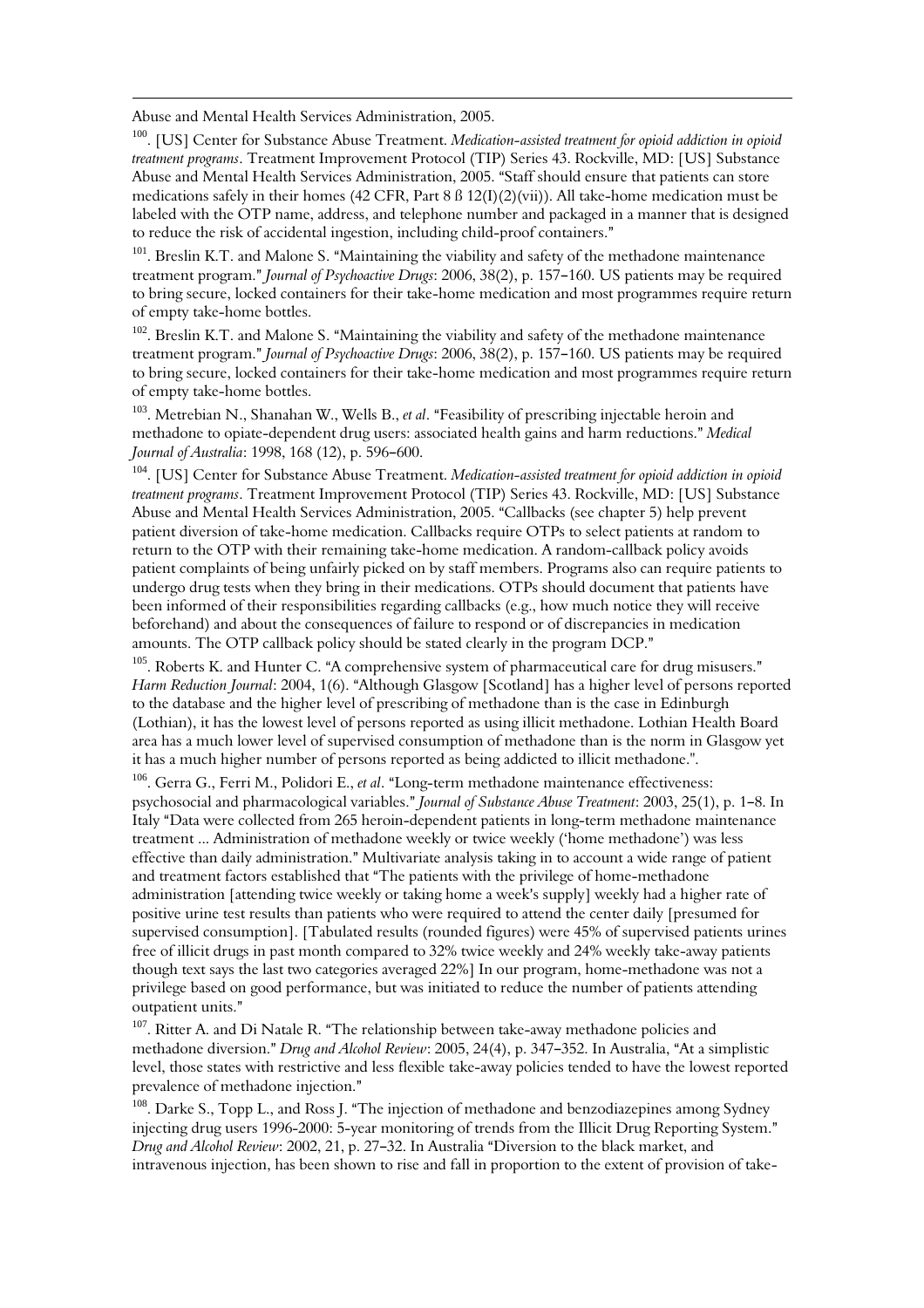away doses for unsupervised consumption."

 $\overline{\phantom{0}}$ 

<sup>109</sup>. Vidal-Trecan G., Varescon I., Nabet N., et al. "Intravenous use of prescribed sublingual buprenorphine tablets by drug users receiving maintenance therapy in France." Drug and Alcohol Dependence: 2003, 69, p. 175-181. "A cross-sectional survey was used to collect data from subjects on buprenorphine MT seeking treatment from health care networks, specialized structures, a prison and a hostel in three different regions of France (1998–1999). Injectors [of buprenorphine, presumed largely from their own prescription] were more likely to be unemployed than non-injectors and were more likely to have an income other than a salary or no income than non-injectors (Table 3). They were more likely to have injected a substance other than buprenorphine and to have used cocaine, crack and cannabis during the month before inclusion in the study than the non-injectors. Having injected a substance other than buprenorphine, cannabis use and having a source of income other than salary were the only variables that were independently, positively associated with buprenorphine injection  $(Table 4).$ "

<sup>110</sup>. Spunt B., Hunt D.E., Lipton D.S., et al. "Methadone diversion: a new look." Journal of Drug Issues: 1986, 16(4), p. 569–583. US study of heroin users in and out of methadone treatment. Regular diverters of methadone were significantly more likely to have recently used heroin and cocaine.

<sup>111</sup>. Guichard A. Lert, F., Calderon C., *et al.* "Illicit drug use and injection practices among drug users on methadone and buprenorphine maintenance treatment in France." Addiction: 2003, 98, p. 1585–1597. Cross-sectional survey of opioid substitution patients in France over 18 years of age and in treatment for at least 6 months. Whilst prescribed buprenorphine was far more likely to have been injected in the past month than prescribed methadone (40% v 15%) and was also more likely to have been prescribed by GPs than specialist centres. In the buprenorphine group, drug injection was particularly related to unstable housing and a higher daily dosage"

 $112$ . Ritter A. and Di Natale R. "The relationship between take-away methadone policies and methadone diversion." Drug and Alcohol Review: 2005, 24(4), p. 347-352.

 $113$ . Auriacombe M. *et al.* "Les modalités de mise a disposition d'un traitement de substitution par buprénorphine influencent-elles la réponse généra1e au traitement? Résultats préliminaires d'une etude." Courrier des Addictions: 2002, 4, p. 104-106. Cited in: Auriacombe M., Fatséas M., Dubernet J., et al. "French field experience with buprenorphine." American Journal on Addictions: 2004, 13(Suppl. 1), p. S17-S28. "Within the French treatment system, an important variable that may influence office-based treatment efficacy could be the frequency with which supervised  $-$  as opposed to take-home doses  $-$  of buprenorphine are administered. In a recent study examining this, 202 patients were assigned quasirandomly to daily supervised dosing for either two weeks, three months, or six months, after which dosing was on a weekly schedule. Results from this study showed that retention in treatment at the sixmonth follow-up was highest for those patients in the six month daily supervised dosing group (80%) and lowest for those patients in the two-week daily supervised dosing group (46%). (The three-month daily supervised dosing group fell between these two [65%].) Rates of opioid-positive urine samples were lowest for the six-month daily supervised dosing group (14%), compared to the three-month daily supervised (22%) and two-week daily supervised (18%) groups. Finally, average daily doses at the six-month assessment were similar for the three groups (7.9, 8.7, and 8.5 mg/day for the six-months, three-month, and two-week groups, respectively). These results suggest that initial efficacy for officebased buprenorphine treatment may be enhanced by a more closely supervised delivery of medication." Note that the French system generally requires relatively convenient supervision at a nearby GP's office or pharmacy.

<sup>114</sup>. Zisowitz C. Ambivalent response to extended take-homes at a methadone clinic. Abstract 35A. ASAM 36th Annual Conference, April 14-17, 2005, Dallas, TX. Take-Home Methadone Not Always Welcomed by Patients. Investigators at the University of Pittsburgh Medical Center methadone maintenance treatment clinic examined the beneficial effects of methadone take home privileges. The clinic made 3-day a week privileges for unemployed patients available for the first time and extended weekend take-homes available to those in MMT for only 3 months. A significant minority of patients were reluctant to accept the take-home privileges, and larger numbers experienced drug relapse shortly after gaining them.

 $115$ . Amass L., Kamien J.B., and Mikulicha S.K. "Thrice-weekly supervised dosing with the combination buprenorphine-naloxone tablet is preferred to daily supervised dosing by opioid-dependent humans." Drug and Alcohol Dependence: 2001, 61(2), p. 173–181. Of the three dosing regimens (daily supervised,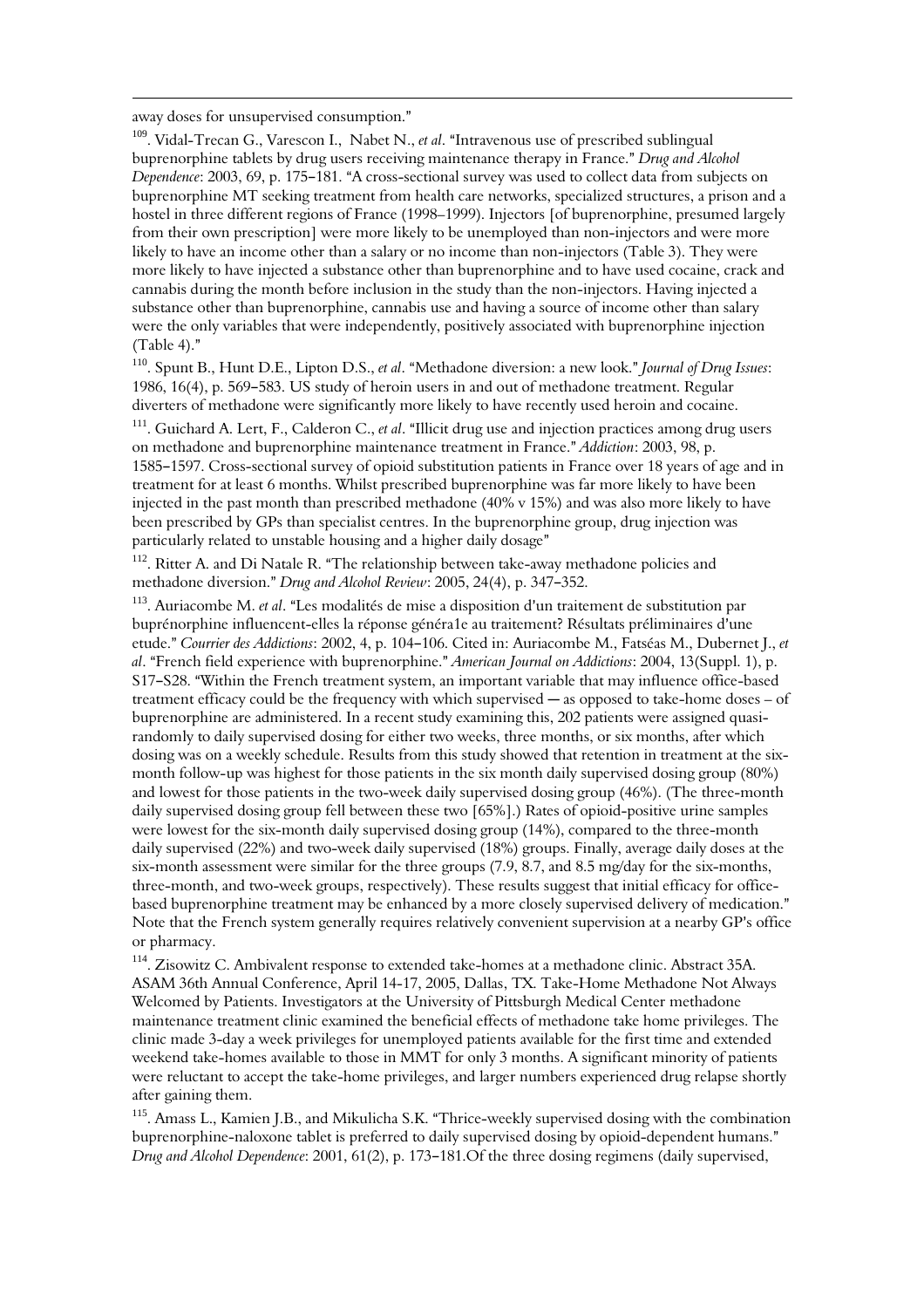three times a week supervised no take-homes, three times a week supervised with intervening takehomes) patients preferred not to have come daily for buprenorphine and to be able take their drugs at home. Patients took more doses when they did not have to visit daily.

 $\overline{\phantom{0}}$ 

<sup>116</sup>. Borisova N.N. and Goodman A.C. "The effects of time and money prices on treatment attendance for methadone maintenance clients." Journal of Substance Abuse Treatment: 2004, 26(1), p. 345-352. US economic analysis indicates that the higher the burden patients have in terms of time and money to attend for treatment the less they will attend so treatment will be less effective.

<sup>117</sup>. Gaughwin M. *et al.* "Correlates of retention on the South Australian methadone program 1981–91." Australian and New Zealand Journal of Public Health: 1998, 22(7), p. 771-776. Extract from Findings entry: Being able to get one's prescription dispensed at a local chemist was associated with greatly reduced drop-out (by a factor of five) at methadone clinics in South Australia during the decade 1981 to 1991. The data ... could partly reflect clinical decisions to permit take-home doses to more cooperative patients, but clinic policies were probably also a factor. Those which required daily attendance forced some patients to travel very long distances and to devote much of their lives to obtaining their medication.

<sup>118</sup>. Rhoades H.M., Creson D., Elk R., *et al.* "Retention, HIV risk, and illicit drug use during treatment: methadone dose and visit frequency." American Journal of Public Health: 1998, 88, p. 34-39. Extract from Findings entry: "!A US trial randomly allocated patients to visit twice a week or every day except weekends; on other days they received take-home doses. Within each set, patients were also randomly allocated to 50 or 80mg a day. About half were unemployed. Given more adequate doses, patients were prepared to attend every weekday;regardless of the attendance requirement, nearly six months later about 80% were still in treatment. But at the lower dose level retention fell to about 40% when takehome doses were limited to weekends."

<sup>119</sup>. Donmall M., Watson A., Millar T., et al. Outcome of Waiting Lists (OWL) Study. Waiting for drug treatment: effects on uptake and immediate outcome. University of Manchester, 2002. English study. "Clients who were always on supervised consumption were much less likely to still be in treatment at three months than those who were never put on this regime. ... There was no statistical difference in retention between clients who were supervised for some of the three months compared to those who were not supervised at all. It is of course possible that the clients who are put on supervised consumption are the less stable ones, and therefore the ones most likely to default. It is also possible that the discouraging effect of supervision stops people from staying with their treatment."

 $120$ . Pani P.P. and Pirastu R. "Take home and compliance with methadone maintenance treatment." Heroin Addiction and Related Clinical Problems: 2000, 2(1), p 33-38; Pani P.P., Pirastu R., Ricci A., et al. "Prohibition of take-home dosages: negative consequences on methadone maintenance treatment." Drug and Alcohol Dependence: 1996, 41, p. 81-84. "In Italy the take-home of methadone has seen different law-related phases: allowed until January 1991; prohibited until April 1993; allowed again up to now. The two years of prohibition came from the enforcement of a national law (Decree 445) which stated that the ingestion of methadone had to take place in front of a health professional. Until the enforcement of the Decree 445, the therapeutic plan included the opportunity to take-home methadone doses. After six months of complete compliance with the program, negative morphinuria results included, patients could come to the service once a week to carry out urinalyses, clinical check ups, assume prescribed methadone dose and take-home methadone doses for the rest of the week. The maintenance of take-home privilege was subject to the maintenance of negative urine results for morphine. In order to study the consequences of the change of perspective on the patients who were allowed to take home part of their supply of methadone, at the end of the 6-month period following the notice of the new law we compared the retention in treatment of a group of 211 patients, chosen at random among those subjected to the new law, with that of a group of 200 patients, matched for demographic and clinical characteristics and chosen from 430 patients who were in take-home program one year before the announcement of the law. The two groups of patients were evaluated at the end of a 6-month period and according to the changes observed divided into four categories: those interrupting the program, those continuing on take-home dosages, those assuming methadone daily on the service premises, and those completing detoxification successfully. The results showed that in the group of patients subjected to the new law a significantly higher percentage dropped out of the treatment abruptly (19.9% versus 3.2%) or after detoxification (23.2% versus 3.6%). It does not seem that these negative consequences were counterbalanced by the percentage of patients who completed detoxification (23.2%). In fact, three years later, we noticed that of these patients 10 were again in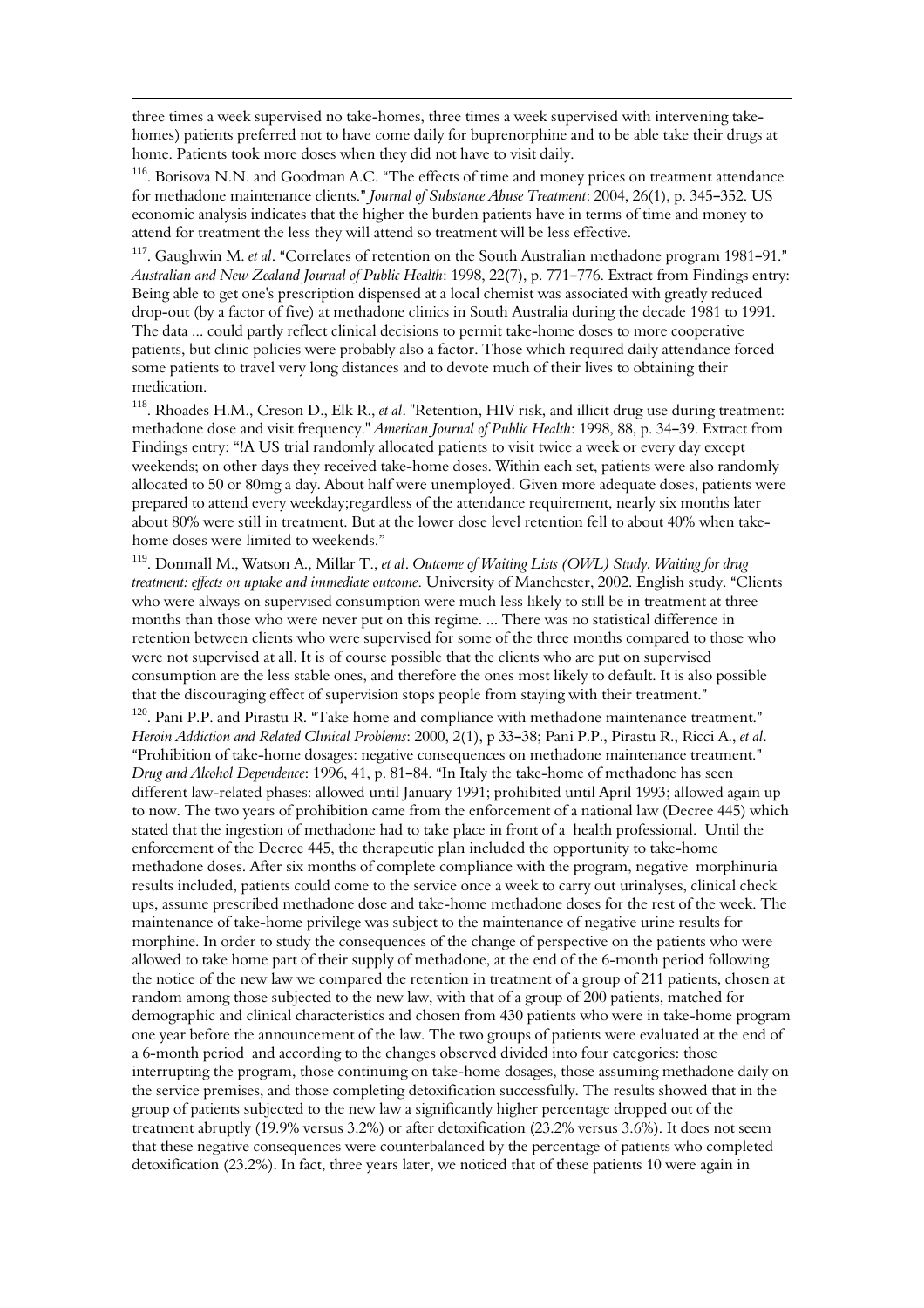treatment and 5 had died."

 $\overline{\phantom{0}}$ 

 $121$ . Ritter A. and Di Natale R. "The relationship between take-away methadone policies and methadone diversion." Drug and Alcohol Review: 2005, 24(4), p. 347-352.

<sup>122</sup>. Stone F. and Fletcher K. "User views on supervised methadone consumption." Addiction Biology: 2003, 8, p. 45–48. English study of patients seeking methadone maintenance in an area which had introduced supervised consumption as the norm. "In particular, they considered that supervision was important at the commencement of methadone treatment and for chaotic individuals who were still actively engaged in illicit street drug use. They were keen to see movement away from supervision when good progress was made and an individual had objectively demonstrated that they were refraining from street drug use, complying with appointments and making positive life-style changes ... Service users felt aggrieved at being put on to supervision if they had been using their medication responsibly ... the general opinion was that, in order to prevent black market leakage, 'only those who had proved themselves trustworthy' should be given unsupervised methadone."

 $123$ . Amass L., Kamien J.B., and Mikulicha S.K. "Thrice-weekly supervised dosing with the combination buprenorphine-naloxone tablet is preferred to daily supervised dosing by opioid-dependent humans."  $Druo$  and Alcohol Dependence: 2001, 61(2), p. 173–181. Of the three dosing regimens (daily supervised, three times a week supervised no take-homes, three times a week supervised with intervening takehomes) patients preferred not to have come daily for buprenorphine and to be able take their drugs at home.

<sup>124</sup>. Christo G. Response client satisfaction survey 2004. Study of an English methadone prescribing service. In 2004 71% of clients had to pick up their medication six times a week but just 19% of these wished to do so. 69% of patients preferred to be dispensed weekly. 19% of the 2004 clients were on supervised administration of methadone. 75% of these felt it was an unreasonable requirement.

 $125$ . Cox W.M. "Evaluation of a shared-care program for methadone treatment of drug abuse: an international perspective." Journal of Drug Issues: 2002, p. 1115–1124. English study. "The great majority of all three categories of professional respondents (physicians, pharmacists, and community drug workers) indicated that they were "in favour of or "very much in favour of community pharmacist supervision. In contrast, the majority of patients indicated that they 'objected' or 'strongly objected' to the supervision."

<sup>126</sup>. Smith I. and Honor S. The estate they're in. Trafford: The Edge, 2004. English study. "Significant numbers of users oppose [supervised ingestion] (although a minority everywhere accept it)"

<sup>127</sup>. Stone E. and Fletcher K. "User views on supervised methadone consumption." Addiction Biology: 2003, 8, p. 45-48. English study of patients seeking methadone maintenance in an area which had introduced supervised consumption as the norm. "Some individuals ... commented adversely on the lack of private areas in pharmacies saying that this had caused 'great embarrassment and humiliation'."

<sup>128</sup>. Personal communication from Dr Fred Rotgers, Associate Professor of Psychology at the Philadelphia College of Osteopathic Medicine. "Each dose is carefully regulated and must be taken in view of program personnel. Clients often have to stand in line for hours to get their dose. And, they have to 'qualify' for limited 'take homes' by 'proving' their motivation by being completely free of all other drugs ... for months. It is an awful, dehumanizing system designed more because of fear of diversion than any attempt to treat opioid dependence."

<sup>129</sup>. Senay E.C., Barthwell A.G., Marks R., et al. "Medical maintenance: an interim report." Journal of Addictive Diseases: 1994, 13(3), p. 65-69. US report. "Common clinical experience in methadone maintenance programs indicates that there are many patients who stabilize on methadone and do well for long periods of time. Many of these patients appear not to need intensive levels of care to maintain their stability. They experience constant exposure to non-recovering patients as burdensome as these are the very people they are trying to avoid."

<sup>130</sup>. Fraser S. "The chronotope of the queue: methadone maintenance treatment and the production of time, space and subjects." International Journal of Drug Policy: 2006, 17(3), p. 192-202. Australian research. "The paper argues that in the context of the methadone dosing point, time and space co-produce each other as a chronotope of the queue, and that this chronotope helps materialise particular methadone subjects. Often, these are the very kinds of subjects considered undesirable; that is, the 'unproductive', the 'disorderly', the 'illicit' ... the queue is a site of anxiety as well as of boredom and frustration for clients."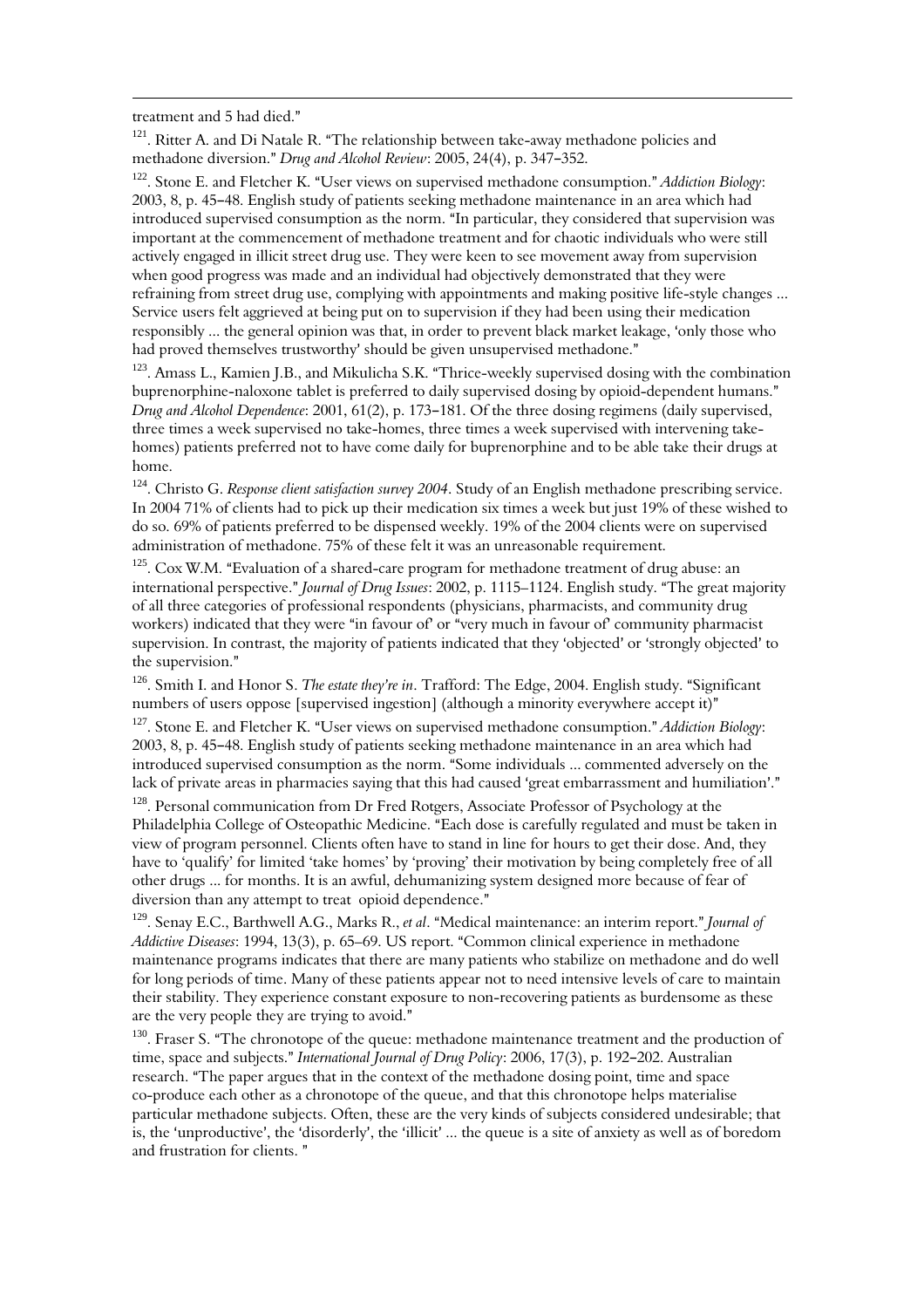<sup>131</sup>. Bell J., Byron G., Gibson A., et al. "A pilot study of buprenorphine-naloxone combination tablet (Suboxone) in treatment of opioid dependence." Drug and Alcohol Review: 2004, 23(3), p. 311-317. Australian study. "Employed patients on buprenorphine maintenance, who had ceased heroin use, were switched to Suboxone and provided with weekly supplies of medication to take without supervised administration ... Therefore it was not surprising that freedom from the clinic also contributed to the sense of having 'moved on'. Receiving medication to self-administer without supervision was also seen as an expression of trust and responsibility, and contributed to a changed (and much improved) relationship with clinic staff."

 $\overline{\phantom{0}}$ 

<sup>132</sup>. Bell J., Byron G., Gibson A., *et al.* "A pilot study of buprenorphine-naloxone combination tablet (Suboxone) in treatment of opioid dependence." Drug and Alcohol Review: 2004, 23(3), p. 311-317. "One of the problems which arises with supervised administration of methadone and buprenorphine is that the immediate task of delivering a daily dose to patients tends to become the focus of treatment, displacing concerns over patients' well-being and functioning ... For health professionals, supervised administration creates a treatment system in which, inevitably, the focus becomes the logistics of administering daily doses to large numbers of people, and much clinical interaction becomes a process of haggling over take-away doses."

<sup>133</sup>. Senav E.C., Barthwell A.G., Marks R., et al. "Medical maintenance: a pilot study." Journal of Addictive Diseases: 1993, 12, 59-67. "In a one year study, 130 methadone maintained subjects with a six month history of good treatment performance (year's retention, no positive urines, employed or equivalent, no criminal justice involvement, compliant with treatment plan) were assigned randomly to an experimental condition of one monthly non-random urine screen, one monthly counselling session, one monthly doctor visit, two times per month methadone pick up, a quarterly true random urine screen and participation in a diversion control program (random unused medication recall) or to a control condition of staying under standard conditions for six months (at least twice weekly pick-up) and then being transferred to the experimental condition for six months. Experimental conditions were cheaper such that resources freed up could be applied to the HIV epidemic."

<sup>134</sup>. Henry-Edwards S., Gowing L., White J., et al. Clinical guidelines and procedures for the use of methadone in the maintenance treatment of opioid dependence. Commonwealth of Australia, 2003.

<sup>135</sup>. Smith I. and Honor S. *The estate they're in*. Trafford: The Edge, 2004. English study. "The major issues [with supervised ingestion] are  $\ldots$  the way it interferes with split dosing".

<sup>136</sup>. Stone E. and Fletcher K. "User views on supervised methadone consumption." Addiction Biology: 2003, 8, p. 45-48. English study of patients seeking methadone maintenance in an area which had introduced pharmacy-based supervised consumption as the norm. "Some individuals reported increased heroin use because they were no longer able to split the dose of methadone."

<sup>137</sup>. Stone E. and Fletcher K. "User views on supervised methadone consumption." Addiction Biology:  $2003$ ,  $8$ , p. 45-48. English study of patients seeking methadone maintenance in an area which had introduced pharmacy-based supervised consumption as the norm. "There were complaints about daily pick-up (this would not be limited to supervised consumption) causing inconvenience and difficulties with work or finding work."

<sup>138</sup>. Quaglio G., Lugoboni F., Pattaro C., et al. "Patients in long-term maintenance therapy for drug use in Italy: analysis of some parameters of social integration and serological status for infectious diseases in a cohort of 1091 patients." BMC Public Health: 6, 2006. "Seventy-nine percent of subjects were employed and 16% were unemployed. it is the general opinion of the personnel in treatment centres that patients have higher levels of employment today than in the past. This could be the result among other possible factors of the different approach to substitutive treatment (methadone and buprenorphine) compared to the past, with higher doses and easier access to it, for example by supplying one or more weeks of methadone take-home doses ... Clinicians routinely reduce the frequency of centre visits for patients who improve and prescribe sufficient quantities of medication to cover the increased time intervals between visits."

 $139$ . Cox G. and Lawless M. "Maintaining or enabling? Evaluation of a methadone prescribing service in Dublin City." In: Pieces of the jigsaw: six reports addressing homelessness and drug use in Ireland. Dublin: Merchants Quay, 2004. Irish study. "Many who were employed reported that it was very difficult to meet the competing requirements of both a full-time job and the methadone treatment services. In general, those with full-time work feared that their employers would discover that they were on a methadone treatment programme and that they would lose their position."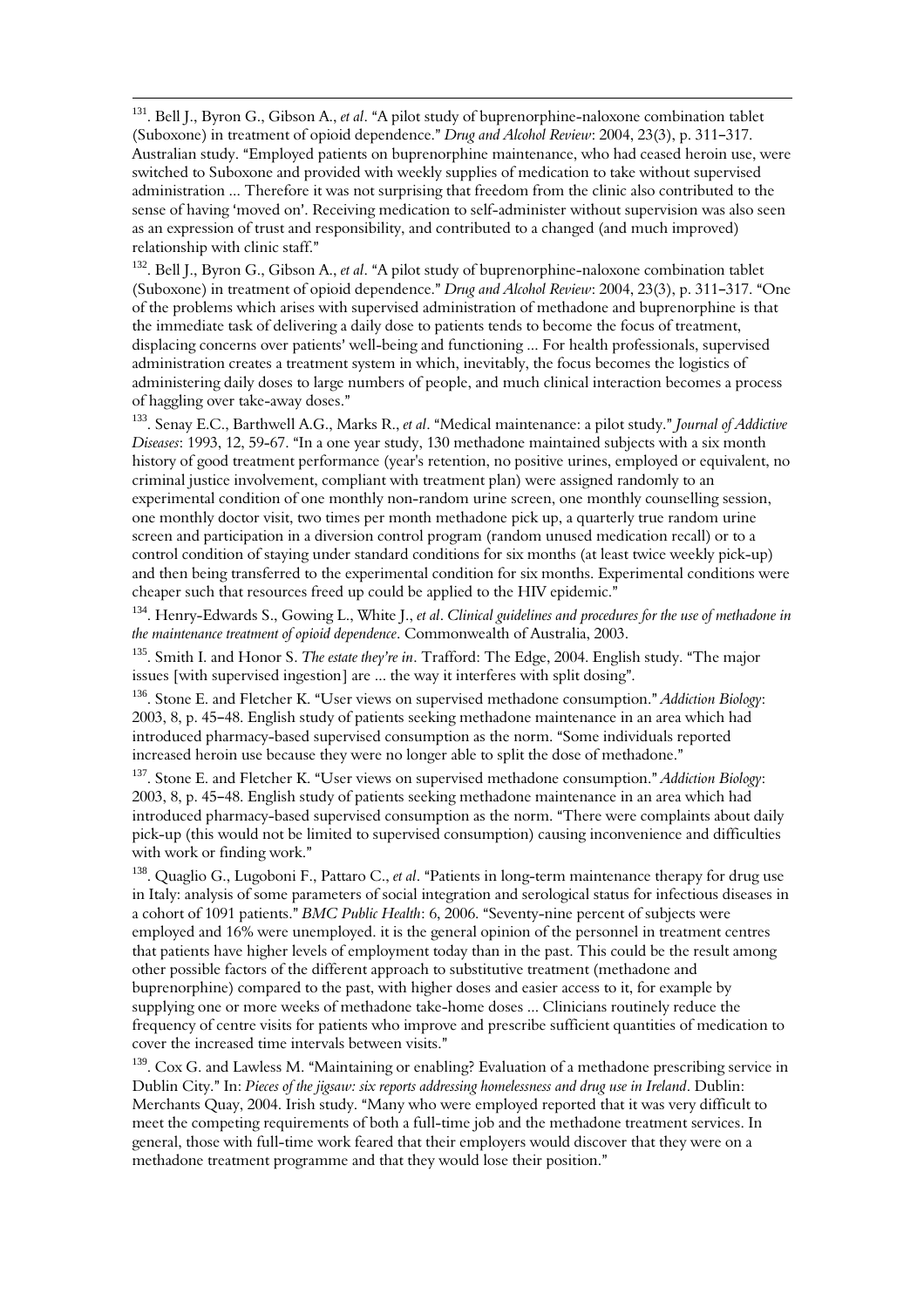$140$ . Spunt B., Hunt D.E., Lipton D.S., et al. "Methadone diversion: a new look." Journal of Drug Issues: 1986, 16(4), p. 569–583. US study of heroin users in and out of methadone treatment. Compliant clients relied on take-home doses to normalise their lives. Daily visits threatened anonymity and employment.

 $\overline{\phantom{0}}$ 

<sup>141</sup>. Fraser S. "The chronotope of the queue: methadone maintenance treatment and the production of time, space and subjects." International Journal of Drug Policy: 2006, 17(3), p. 192-202. Australian study. AEach morning people would arrive long before opening hours, sometimes as early as 4 a.m., to place themselves near the front of the queue, some because they needed to get to work, and the clinic's opening time of 8 a.m. allowed for little scope if they were expected at work at 8:30 or 9. ... This is one of many ways in which the queue is a site of anxiety as well as of boredom and frustration for clients. Others include waiting causing lateness for work."

<sup>142</sup>. King V.L., Kidorf M.S., Stoller K.B., et al. "A 12-month controlled trial of methadone medical maintenance integrated into an adaptive treatment model." Journal of Substance Abuse Treatment: 2006,  $31(4)$ , p.  $385-393$ . In USA stable employed patients who had not tested positive for illegal drugs on the past  $12$  months were eligible for random allocation "routine care, MMM at the methadone maintenance program, and MMM at a physician's office. Methadone medical maintenance patients received a 28-day supply of methadone, whereas routine care patients received five or six take-home methadone doses each week. All patients performed a medication recall once a month and submitted two urine samples each month. MMM patients initiated more new employment or family/social activities than did routine care patients over the study period."

<sup>143</sup>. Senay E.C., Barthwell A.G., Marks R., et al. "Medical maintenance: an interim report." Journal of Addictive Diseases: 1994, 13(3), 65-69. US study: "Common clinical experience in methadone maintenance programs indicates that there are many patients who stabilize on methadone and do well for long periods of time. They find a job, or if they are from disadvantaged communities where jobs are hard to get, they do odd jobs, make repeated attempts to get a job, and demonstrate that they are trying to make major changes in their lives. They stop using drugs, avoid drug users, cease criminal activity, and are frequently married to or in a relationship with a nondrug using person. Many of these patients appear not to need intensive levels of care to maintain their stability. They report that the time spent in traveling to a clinic two or three times a week and then waiting in lines for methadone, as well as attending groups and counseling, takes up enough time to create problems in getting or holding a job and significantly limits their ability to relate to their family."

<sup>144</sup>. Smith I. and Honor S. The estate they're in. Trafford: The Edge, 2004. English study. "The major issues [with supervised ingestion] are ... the difficulties for those in employment and who have children."

<sup>145</sup>. Güttinger, F.P., Schulte G,B, Rehm, J., et al. "Evaluating long-term effects of heroin-assisted treatment: the results of a 6-year follow-up." European Addiction Research: 2003, 9, 73-79. "Surprisingly, the results show a minor increase in unemployed persons compared to the data from the short-term and mid-term course of treatment ... A further reason for the high rates of unemployment could be the very structured and time-intensive nature of the heroin prescription program. On average, clients get their pharmaceutical dose  $2-3$  times a day, which may make pursuing a regular occupational activity quite difficult."

<sup>146</sup>. Bell J., Byron G., Gibson A., et al. "A pilot study of buprenorphine-naloxone combination tablet (Suboxone) in treatment of opioid dependence." Drug and Alcohol Review: 2004, 23(3), p. 311-317. Australian study. "Employed patients on buprenorphine maintenance, who had ceased heroin use, were switched to Suboxone and provided with weekly supplies of medication to take without supervised administration. Freedom from the anxiety and shame associated with daily attendance at the clinic for dosing was consistently identified as a major benefit."

<sup>147</sup>. Smith I. and Honor S. The estate they're in. Trafford: The Edge, 2004. English study. "The major issues [with supervised ingestion] are lack of privacy and confidentiality ..."

<sup>148</sup>. Spunt B., Hunt D.E., Lipton D.S., et al. "Methadone diversion: a new look." Journal of Drug Issues: 1986, 16(4), p. 569–583. US study of heroin users in and out of methadone treatment. Daily visits threatened anonymity and employment.

 $149$ . Ward J., Bell J., Mattick R.P., et al. "Methadone maintenance therapy for opioid dependence: a guide to appropriate use." CNS Drugs: 6(6), 1996, p.440-449.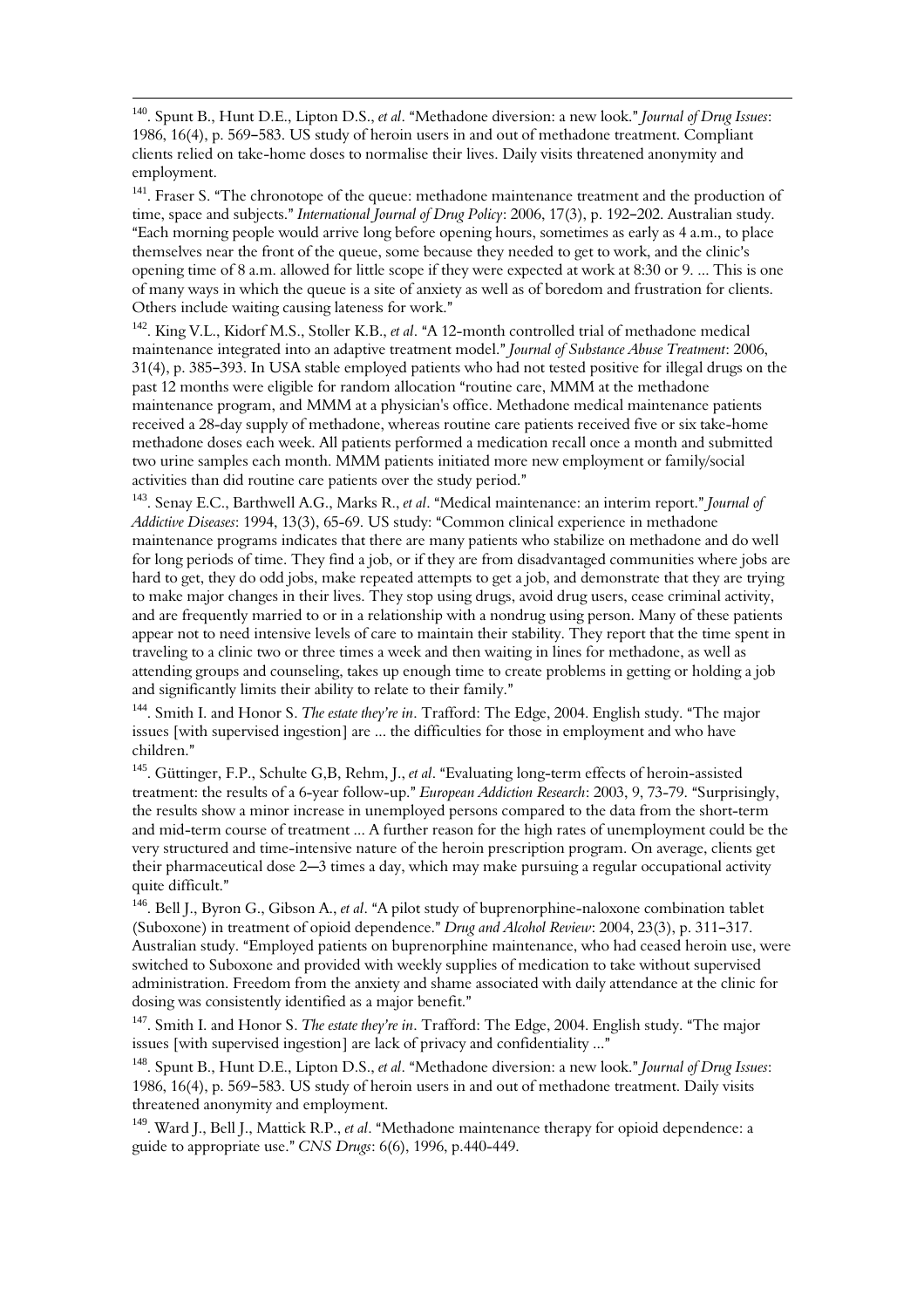<sup>150</sup>. King V.L., Kidorf M.S., Stoller K.B., et al. "A 12-month controlled trial of methadone medical maintenance integrated into an adaptive treatment model." Journal of Substance Abuse Treatment: 2006,  $31(4)$ , p.  $385-393$ . In USA stable employed patients who had not tested positive for illegal drugs on the past 12 months (98 of 380 patients at one clinic) were eligible for random allocation "routine care, MMM at the methadone maintenance program, and MMM at a physician's office. Methadone medical maintenance patients received a 28-day supply of methadone, whereas routine care patients received five or six take-home methadone doses each week. All patients performed a medication recall once a month and submitted two urine samples each month. An adaptive stepped-care system of treatment intensification was used for patients who failed recall or who had drug-positive urine specimens. Seventy-seven patients completed the 12-month study period. Dropout was caused primarily by problems with handling methadone and disliking the recall frequency. There were low rates of drug use or failed medication recall. Overall, 42% (14/33) of those who required stepped-up care received only one episode of intensified treatment and had no further problem during the study period."

 $\overline{\phantom{0}}$ 

<sup>151</sup>. Bell J., Byron G., Gibson A., et al. "A pilot study of buprenorphine-naloxone combination tablet (Suboxone) in treatment of opioid dependence." Drug and Alcohol Review: 2004, 23(3), p. 311-317. Australian study. "Employed patients on buprenorphine maintenance, who had ceased heroin use, were switched to Suboxone and provided with weekly supplies of medication to take without supervised administration ... Only 11% of people receiving buprenorphine met eligibility criteria ... using access to unsupervised dosing to promote abstinence from heroin probably limits the potential benefits of unsupervised administration to a very small proportion of patients"

<sup>152</sup>. King V.L., Kidorf M.S., Stoller K.B., et al. "A 12-month controlled trial of methadone medical maintenance integrated into an adaptive treatment model." Journal of Substance Abuse Treatment: 2006,  $31(4)$ , p. 385-393.

<sup>153</sup>. King V.L., Kidorf M.S., Stoller K.B., et al. "A 12-month controlled trial of methadone medical maintenance integrated into an adaptive treatment model." Journal of Substance Abuse Treatment: 2006,  $31(4)$ , p. 385-393. In USA stable employed patients who had not tested positive for illegal drugs on the past 12 months (98 of 380 patients at one clinic) were eligible for random allocation "routine care, MMM at the methadone maintenance program, and MMM at a physician's office."

<sup>154</sup>. Bell J., Byron G., Gibson A., *et al.* "A pilot study of buprenorphine-naloxone combination tablet (Suboxone) in treatment of opioid dependence." Drug and Alcohol Review: 2004, 23(3), p. 311–317. AEmployed patients on buprenorphine maintenance, who had ceased heroin use, were switched to Suboxone and provided with weekly supplies of medication to take without supervised administration ... Seventeen subjects were recruited. Fifteen were retained for the full six months. No subject appeared destabilized by unsupervised dosing."

<sup>155</sup>. King V.L., Kidorf M.S., Stoller K.B., et al. "A 12-month controlled trial of methadone medical maintenance integrated into an adaptive treatment model." Journal of Substance Abuse Treatment: 2006,  $31(4)$ , p.  $385-393$ . In USA stable employed patients who had not tested positive for illegal drugs on the past 12 months were eligible for random allocation to "routine care, MMM at the methadone maintenance program, and MMM at a physician's office. Methadone medical maintenance patients received a 28-day supply of methadone, whereas routine care patients received five or six take-home methadone doses each week. All patients performed a medication recall once a month and submitted two urine samples each month. An adaptive stepped-care system of treatment intensification was used for patients who failed recall or who had drug-positive urine specimens. There were low rates of drug use or failed medication recall. No condition difference was observed in the percentage of patients requiring more intensive treatment for submitting drug-positive urine samples or failing medication recalls".

<sup>156</sup>. Senay E.C., Barthwell A.G., Marks R., et al. "Medical maintenance: a pilot study." Journal of Addictive Diseases: 1993, 12, 59-67. In a one year study, 130 US methadone maintained subjects with a six month history of good treatment performance (year's retention, no positive urines, employed or equivalent, no criminal justice involvement, compliant with treatment plan) were assigned randomly to an experimental condition of one monthly non-random urine screen, one monthly counselling session, one monthly doctor visit, two times per month methadone pick up, a quarterly true random urine screen and participation in a diversion control program (random unused medication recall) or to a control condition of staying under standard conditions for six months (at least twice weekly pick-up) and then being transferred to the experimental condition for six months. Results of urine screens and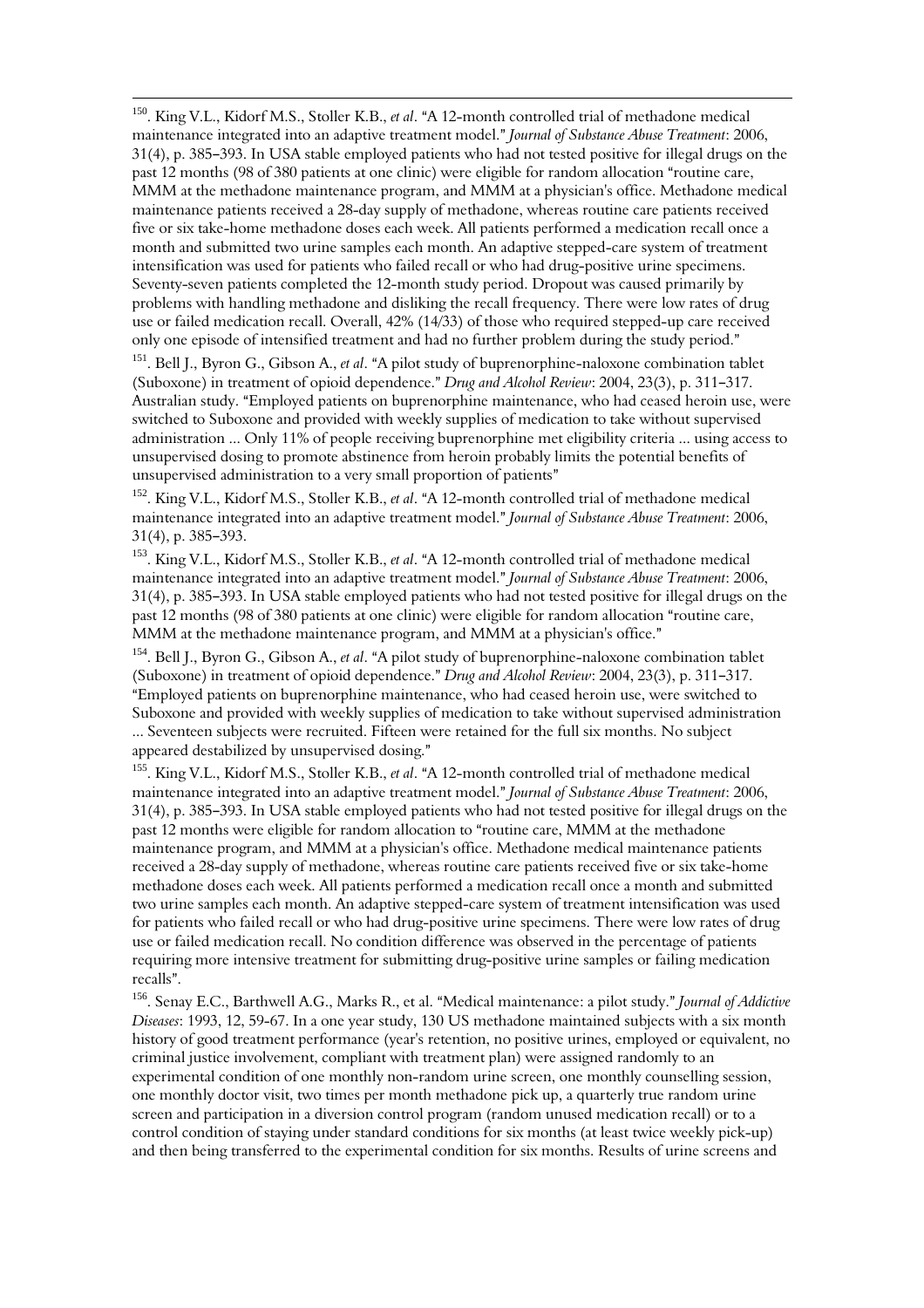scores on the Addiction Severity Index (ASI) at entrance and six month intervals showed no differences between groups. Three out of four subjects completed the year in good standing and there was no difference in this between the groups.

 $\overline{\phantom{0}}$ 

<sup>157</sup>. Spunt B., Hunt D.E., Lipton D.S., et al. "Methadone diversion: a new look." Journal of Drug Issues: 1986, 16(4), p. 569-583. US study of heroin users in and out of methadone treatment. Diverters were rarely the patients on extended take-away arrangements since they were the compliant clients.

<sup>158</sup>. Gelkopf M., Bleich A. Hayward R., et al. "Patient outcomes after initiation of Sabbath closure of a methadone maintenance clinic in Israel." Psychiatric Services: 1998, 49, p. 1483-1485." The study examined whether closing of a methadone maintenance clinic in Israel on the Sabbath was associated with adverse patient outcomes. One take-home dose of methadone was given to all patients for that day regardless of whether they had earned take-home privileges. No difference was found in dropout rates for the six-month periods before and after Saturday closure was initiated. Results of random, twiceweekly urinalyses for all patients did not indicate increased use of heroin. The findings suggest that closure of a methadone clinic at least one day a week does not jeopardize patient outcome. Cutting hours of operation would reduce workload and enable clinics to function more economically.... The retention rates for the two periods were examined using a survival analysis, with time in treatment as the dependent covariate. Of the 131 patients attending the clinic in the six months before the Saturday take-home dose was introduced, 14 left treatment, for a dropout rate of 10.7 percent. Of the 133 patients attending in the six months after, seven left treatment, for a dropout rate of 5.3 percent. Although the rate was roughly halved during the second period, the difference was not statistically significant ... Giving the responsibility for self-administration of methadone – even for one day a week – to patients who may not be ready to assume this responsibility was a concern of many staff members at our clinic. They feared that patients would resume or increase their use of drugs. However, this study has shown that these fears were not realized ... We believe that this finding can be attributed to two factors – maintenance of our patients at the appropriate methadone dosage and the 'holding' function of the clinic."

<sup>159</sup>. Stone E. and Fletcher K. "User views on supervised methadone consumption." Addiction Biology:  $2003$ ,  $8$ , p. 45–48. English study of patients seeking methadone maintenance in an area which had introduced pharmacy-based supervised consumption as the norm. "Some individuals ... commented adversely on the lack of private areas in pharmacies saying that this had caused 'great embarrassment and humiliation'. There were complaints about daily pick-up (this would not be limited to supervised consumption) causing inconvenience and difficulties with work or finding work."

<sup>160</sup>. Carter A. and Hall W. The ethical use of psychosocially assisted pharmacological treatments for opioid dependence. World Health Organization, 2006. "Drugs like methadone that act for 24 hours will require daily dosing unless take away doses are allowed. Longer acting partial agonists like buprenorphine may allow alternate day supervised dosing or once weekly dosing with takeaways."

<sup>161</sup>. Amass L., Kamien J.B., and Mikulicha S.K. "Thrice-weekly supervised dosing with the combination buprenorphine-naloxone tablet is preferred to daily supervised dosing by opioid-dependent humans." Drug and Alcohol Dependence: 2001, 61(2), p. 173-181. Of the three dosing regimens (daily supervised, three times a week supervised no take-homes, three times a week supervised with intervening takehomes) patients preferred not to have come daily for buprenorphine and to be able take their drugs at home. Most doses were taken in the three times a week schedules.

<sup>162</sup>. Griffith J.D. et al. "Contingency management in outpatient methadone treatment: a meta-analysis." Drug and Alcohol Dependence: 2000, 58, p. 55-66. Extract from Findings entry: "A meta-analysis combining results from 30 studies of contingency management in the context of methadone programmes found that these regimens make a modest but worthwhile contribution to improving drug use outcomes. Of the variables investigated in several studies, the greatest reductions in positive urine tests were associated with using take-home doses as a reinforcer, delivering the reinforcer immediately after the relevant urine test result, and testing at least three times a week."

 $163.$  Squires T. et al. National Confidential Enquiry into Methadone Related Deaths (Scotland) 2000. "Of those on a prescription, 60% were on supervised consumption at the time of their death. It is important to emphasise that supervised consumption does not protect an individual user from a drug-related death. The cost-benefit of the further extension of supervised consumption should, therefore, be defined."

 $164$ . Roberts K. and Hunter C. "A comprehensive system of pharmaceutical care for drug misusers." Harm Reduction Journal: 2004, 1(6). "Another reason for supervised consumption of methadone in